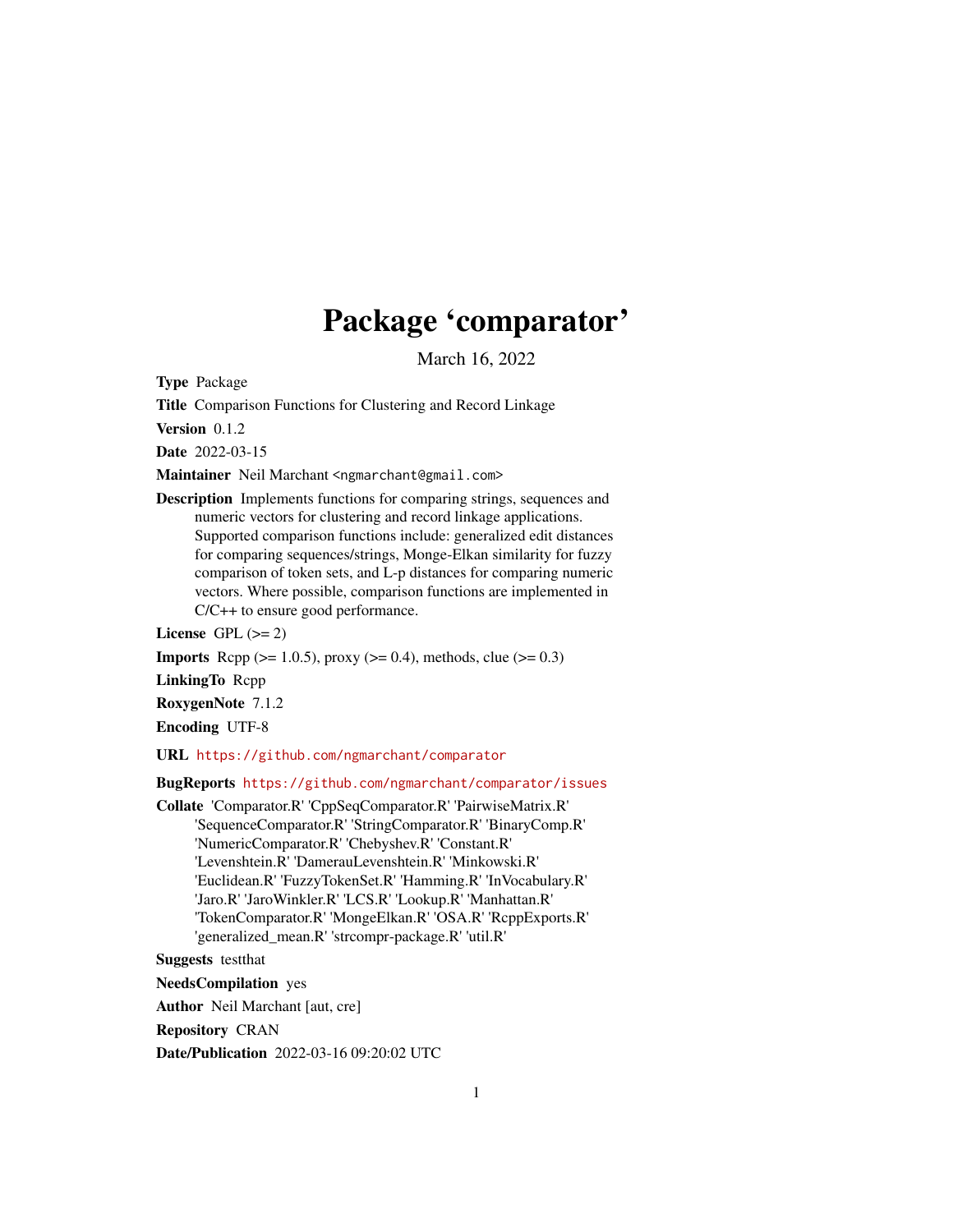## <span id="page-1-0"></span>R topics documented:

|       |      | $\overline{2}$ |
|-------|------|----------------|
|       |      | 3              |
|       |      | $\overline{4}$ |
|       |      | $\overline{4}$ |
|       |      | 5              |
|       |      | 5              |
|       |      | 7              |
|       |      | 9              |
|       |      | 10             |
|       |      | 12             |
|       |      | 13             |
|       |      | 14             |
|       |      | 15             |
|       | Jaro | 17             |
|       |      | 18             |
|       |      | 20             |
|       |      | 22             |
|       |      | 24             |
|       |      | 25             |
|       |      | 26             |
|       |      | 27             |
|       |      | 29             |
|       |      | 29             |
|       |      | 32             |
|       |      | 35             |
|       |      | 36             |
|       |      | 36             |
|       |      | 37             |
| Index |      | 38             |

BinaryComp *Binary String/Sequence Comparator*

### Description

Compares a pair of strings or sequences based on whether they are identical or not.

### Usage

```
BinaryComp(score = 1, similarity = FALSE, ignore_case = FALSE)
```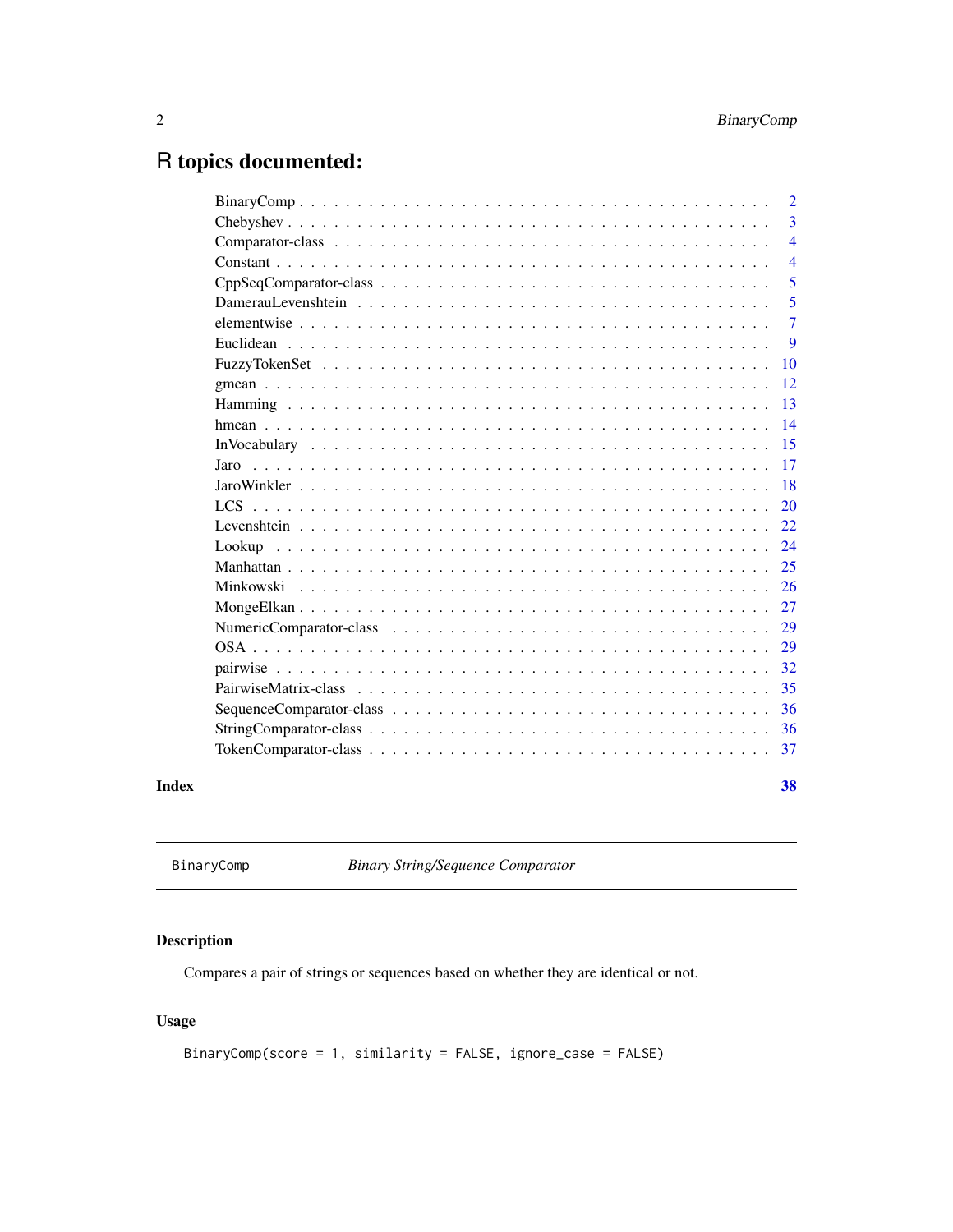#### <span id="page-2-0"></span>Chebyshev 3

#### Arguments

| score       | a numeric of length 1. Positive distance to return if the pair of strings/sequences<br>are not identical. Defaults to 1.0.                                 |
|-------------|------------------------------------------------------------------------------------------------------------------------------------------------------------|
| similarity  | a logical. If TRUE, similarities are returned instead of distances. Specifically<br>score is returned if the strings agree, and 0.0 is returned otherwise. |
| ignore_case | a logical. If TRUE, case is ignored when comparing strings.                                                                                                |

#### Details

If similarity = FALSE (default) the scores can be interpreted as distances. When  $x = y$  the comparator returns a distance of 0.0, and when  $x \neq y$  the comparator returns score.

If similarity = TRUE the scores can be interpreted as similarities. When  $x = y$  the comparator returns score, and when  $x \neq y$  the comparator returns 0.0.

#### Value

A BinaryComp instance is returned, which is an S4 class inheriting from [StringComparator](#page-35-1).

<span id="page-2-1"></span>Chebyshev *Chebyshev Numeric Comparator*

#### Description

The Chebyshev distance (a.k.a. L-Inf distance or ) between two vectors x and y is the greatest of the absolute differences between each coordinate:

Chebyshev
$$
(x, y) = \max_i |x_i - y_i|
$$
.

#### Usage

Chebyshev()

#### Value

A Chebyshev instance is returned, which is an S4 class inheriting from [NumericComparator](#page-28-1).

#### Note

The Chebyshev distance is a limiting case of the [Minkowski](#page-25-1) distance where  $p \to \infty$ .

#### See Also

Other numeric comparators include [Manhattan](#page-24-1), [Euclidean](#page-8-1) and [Minkowski](#page-25-1).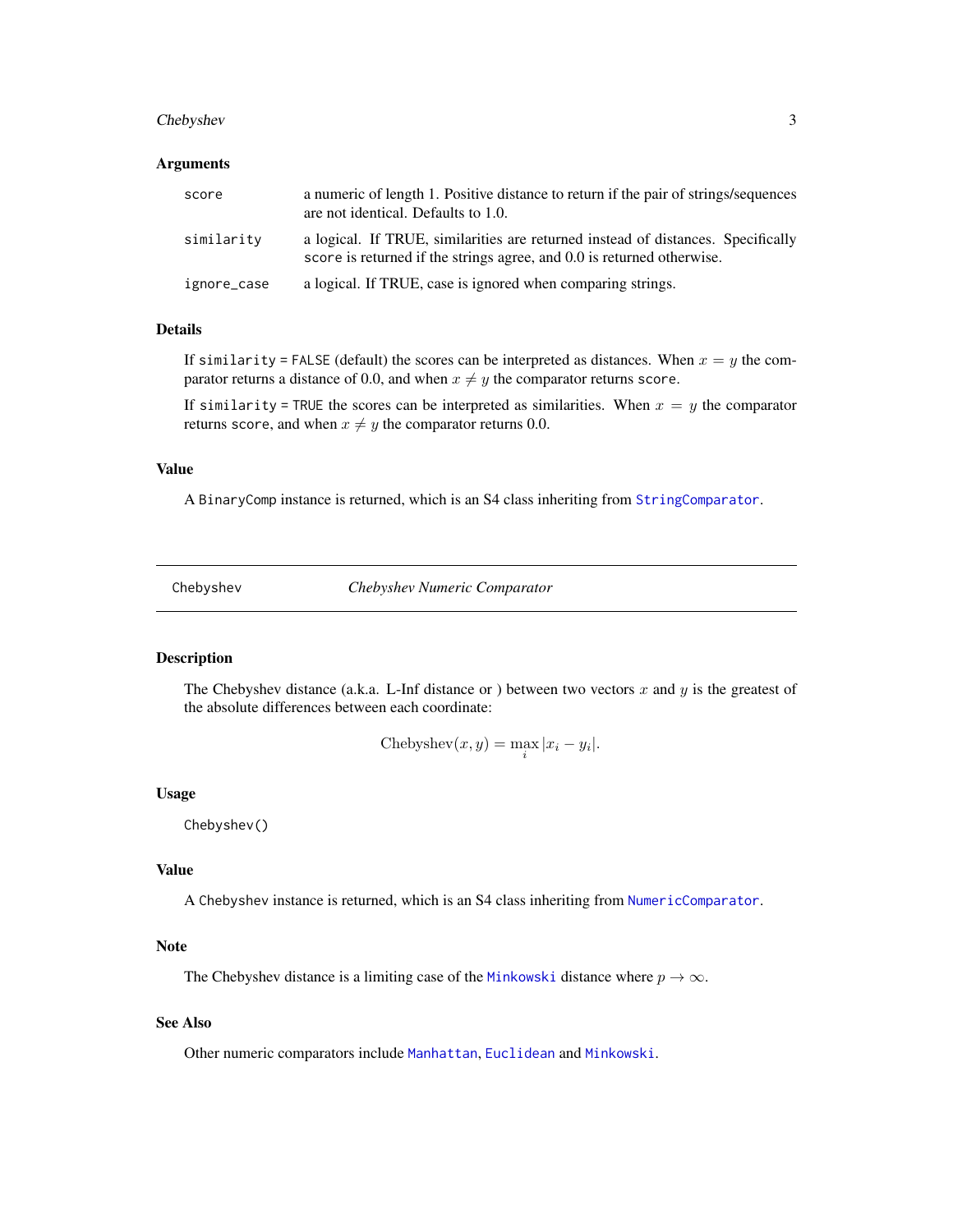#### 4 Constant

#### Examples

```
## Distance between two vectors
x \leq -c(0, 1, 0, 1, 0)y \leftarrow \text{seq\_len}(5)Chebyshev()(x, y)
## Distance between rows (elementwise) of two matrices
comparator <- Chebyshev()
x \le - matrix(rnorm(25), nrow = 5)
y \le - matrix(rnorm(5), nrow = 1)
elementwise(comparator, x, y)
## Distance between rows (pairwise) of two matrices
pairwise(comparator, x, y)
```
<span id="page-3-1"></span>Comparator-class *Virtual Comparator Class*

#### Description

This class represents a function for comparing pairs of objects. It is the base class from which other types of comparators (e.g. [NumericComparator](#page-28-1) and [StringComparator](#page-35-1)) are derived.

#### **Slots**

.Data a function which takes a pair of arguments x and y, and returns the elementwise scores.

- symmetric a logical of length 1. If TRUE, the comparator is symmetric in its arguments—i.e. comparator $(x, y)$  is identical to comparator $(y, x)$ .
- distance a logical of length 1. If TRUE, the comparator produces distances and satisfies comparator $(x, x)$  $= 0$ . The comparator may not satisfy all of the properties of a distance metric.
- similarity a logical of length 1. If TRUE, the comparator produces similarity scores.
- tri\_inequal a logical of length 1. If TRUE, the comparator satisfies the triangle inequality. This is only possible (but not guaranteed) if distance = TRUE and symmetric = TRUE.

Constant *Constant String/Sequence Comparator*

#### Description

A trivial comparator that returns a constant for any pair of strings or sequences.

#### Usage

Constant(constant =  $0$ )

<span id="page-3-0"></span>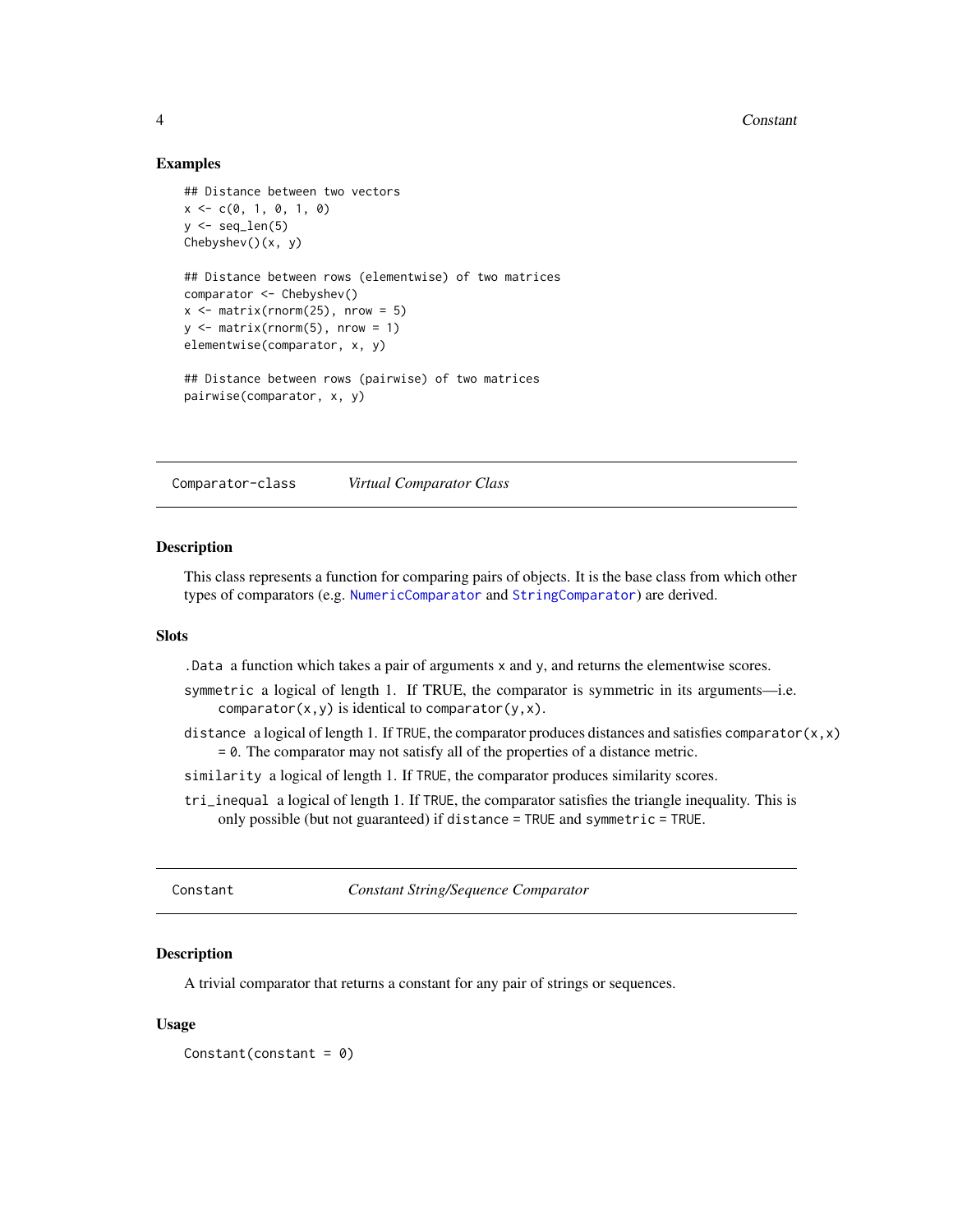#### <span id="page-4-0"></span>Arguments

constant a non-negative numeric vector of length 1. Defaults to zero.

#### Value

A Constant instance is returned, which is an S4 class inheriting from [StringComparator](#page-35-1).

<span id="page-4-1"></span>CppSeqComparator-class

*Virtual Class for a Sequence Comparator with a C++ Implementation*

#### Description

This class is a trait possessed by SequenceComparators that have a C++ implementation. Sequence-Comparators without this trait are implemented in R, and may be slower to execute.

<span id="page-4-2"></span>DamerauLevenshtein *Damerau-Levenshtein String/Sequence Comparator*

#### Description

The Damerau-Levenshtein distance between two strings/sequences  $x$  and  $y$  is the minimum cost of operations (insertions, deletions, substitutions or transpositions) required to transform x into y. It differs from the Levenshtein distance by including *transpositions* (swaps) among the allowable operations.

#### Usage

```
DamerauLevenshtein(
  deletion = 1,
  insertion = 1,
  substitution = 1,
  transposition = 1,
  normalize = FALSE,
  similarity = FALSE,
  ignore_case = FALSE,
  use_bytes = FALSE
)
```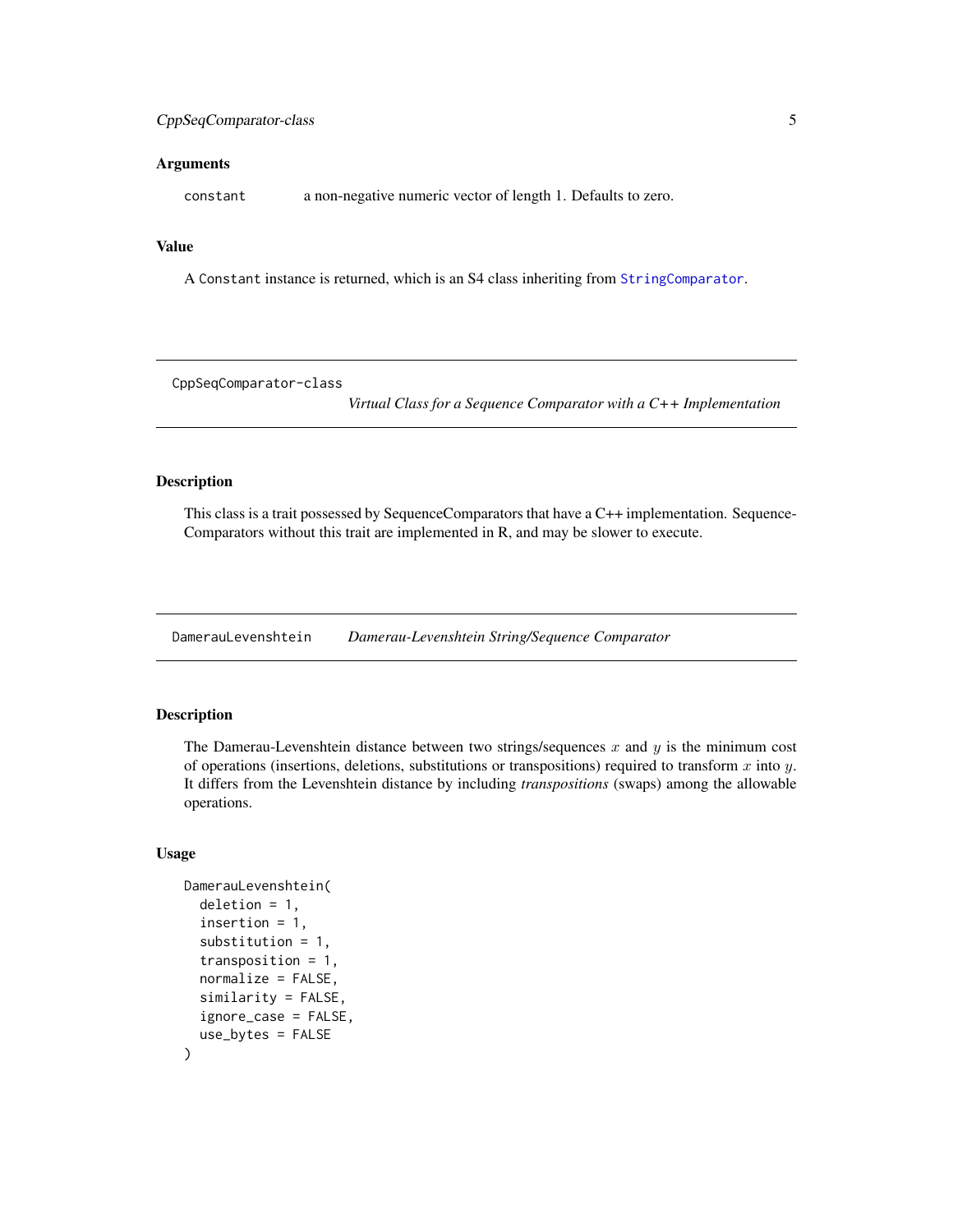#### <span id="page-5-0"></span>Arguments

| deletion      | positive cost associated with deletion of a character or sequence element. De-<br>faults to unit cost.                      |
|---------------|-----------------------------------------------------------------------------------------------------------------------------|
| insertion     | positive cost associated insertion of a character or sequence element. Defaults<br>to unit cost.                            |
| substitution  | positive cost associated with substitution of a character or sequence element.<br>Defaults to unit cost.                    |
| transposition | positive cost associated with transposing (swapping) a pair of characters or se-<br>quence elements. Defaults to unit cost. |
| normalize     | a logical. If TRUE, distances are normalized to the unit interval. Defaults to<br>FALSE.                                    |
| similarity    | a logical. If TRUE, similarity scores are returned instead of distances. Defaults<br>to FALSE.                              |
| ignore_case   | a logical. If TRUE, case is ignored when comparing strings.                                                                 |
| use_bytes     | a logical. If TRUE, strings are compared byte-by-byte rather than character-by-<br>character.                               |

#### Details

For simplicity we assume x and y are strings in this section, however the comparator is also implemented for more general sequences.

A Damerau-Levenshtein similarity is returned if similarity = TRUE, which is defined as

$$
\text{sim}(x, y) = \frac{w_d |x| + w_i |y| - \text{dist}(x, y)}{2},
$$

where  $|x|$ ,  $|y|$  are the number of characters in x and y respectively, dist is the Damerau-Levenshtein distance,  $w_d$  is the cost of a deletion and  $w_i$  is the cost of an insertion.

Normalization of the Damerau-Levenshtein distance/similarity to the unit interval is also supported by setting normalize = TRUE. The normalization approach follows Yujian and Bo (2007), and ensures that the distance remains a metric when the costs of insertion  $w_i$  and deletion  $w_d$  are equal. The normalized distance  $dist_n$  is defined as

$$
dist_n(x, y) = \frac{2dist(x, y)}{w_d|x| + w_i|y| + dist(x, y)},
$$

and the normalized similarity  $\lim_{n}$  is defined as

$$
\text{sim}_{n}(x, y) = 1 - \text{dist}_{n}(x, y) = \frac{\text{sim}(x, y)}{w_{d}|x| + w_{i}|y| - \text{sim}(x, y)}.
$$

#### Value

A DamerauLevenshtein instance is returned, which is an S4 class inheriting from [Levenshtein](#page-21-1).

#### Note

If the costs of deletion and insertion are equal, this comparator is symmetric in x and y. In addition, the normalized and unnormalized distances satisfy the properties of a metric.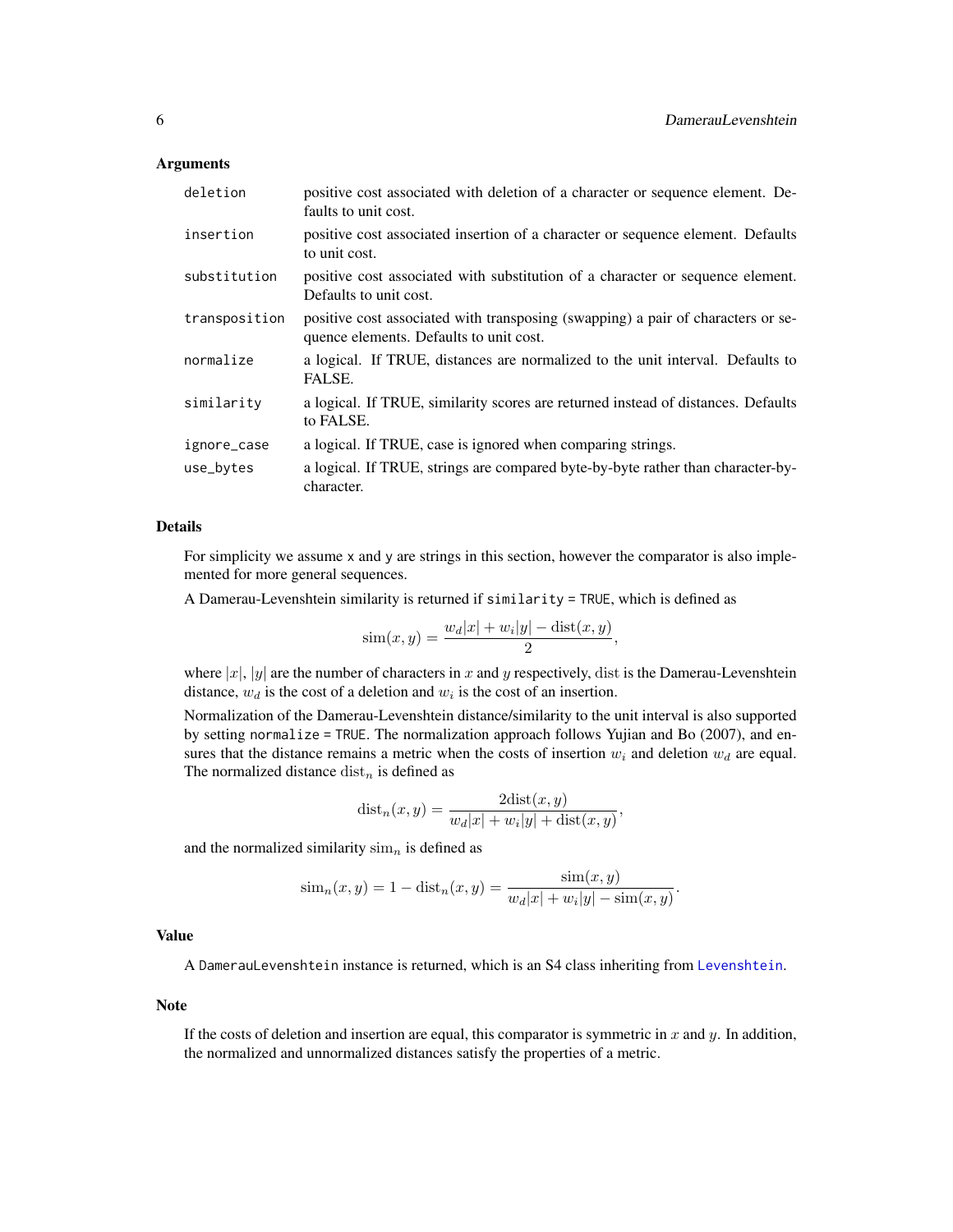#### <span id="page-6-0"></span>elementwise 7

#### References

Boytsov, L. (2011), "Indexing methods for approximate dictionary searching: Comparative analysis", *ACM J. Exp. Algorithmics* 16, Article 1.1.

Navarro, G. (2001), "A guided tour to approximate string matching", *ACM Computing Surveys (CSUR)*, 33(1), 31-88.

Yujian, L. & Bo, L. (2007), "A Normalized Levenshtein Distance Metric", *IEEE Transactions on Pattern Analysis and Machine Intelligence* 29, 1091-1095.

#### See Also

Other edit-based comparators include [Hamming](#page-12-1), [LCS](#page-19-1), [Levenshtein](#page-21-1) and [OSA](#page-28-2).

#### Examples

```
## The Damerau-Levenshtein distance reduces to ordinary Levenshtein distance
## when the cost of transpositions is high
x \leftarrow "plauge"; y \leftarrow "plague"
DamerauLevenshtein(transposition = 100(x, y) == Levenshtein()(x, y)
## Compare car names using normalized Damerau-Levenshtein similarity
data(mtcars)
cars <- rownames(mtcars)
pairwise(DamerauLevenshtein(similarity = TRUE, normalize=TRUE), cars)
## Compare sequences using Damerau-Levenshtein distance
x <- c("G", "T", "G", "C", "T", "G", "G", "C", "C", "C", "A", "T")
y <- c("G", "T", "G", "C", "G", "T", "G", "C", "C", "C", "A", "T")
DamerauLevenshtein()(list(x), list(y))
```
elementwise *Elementwise Similarity/Distance Vector*

#### Description

Computes elementwise similarities/distances between two collections of objects (strings, vectors, etc.) using the provided comparator.

#### Usage

```
elementwise(comparator, x, y, ...)
## S4 method for signature 'CppSeqComparator, list, list'
elementwise(comparator, x, y, ...)
## S4 method for signature 'StringComparator, vector, vector'
elementwise(comparator, x, y, ...)
```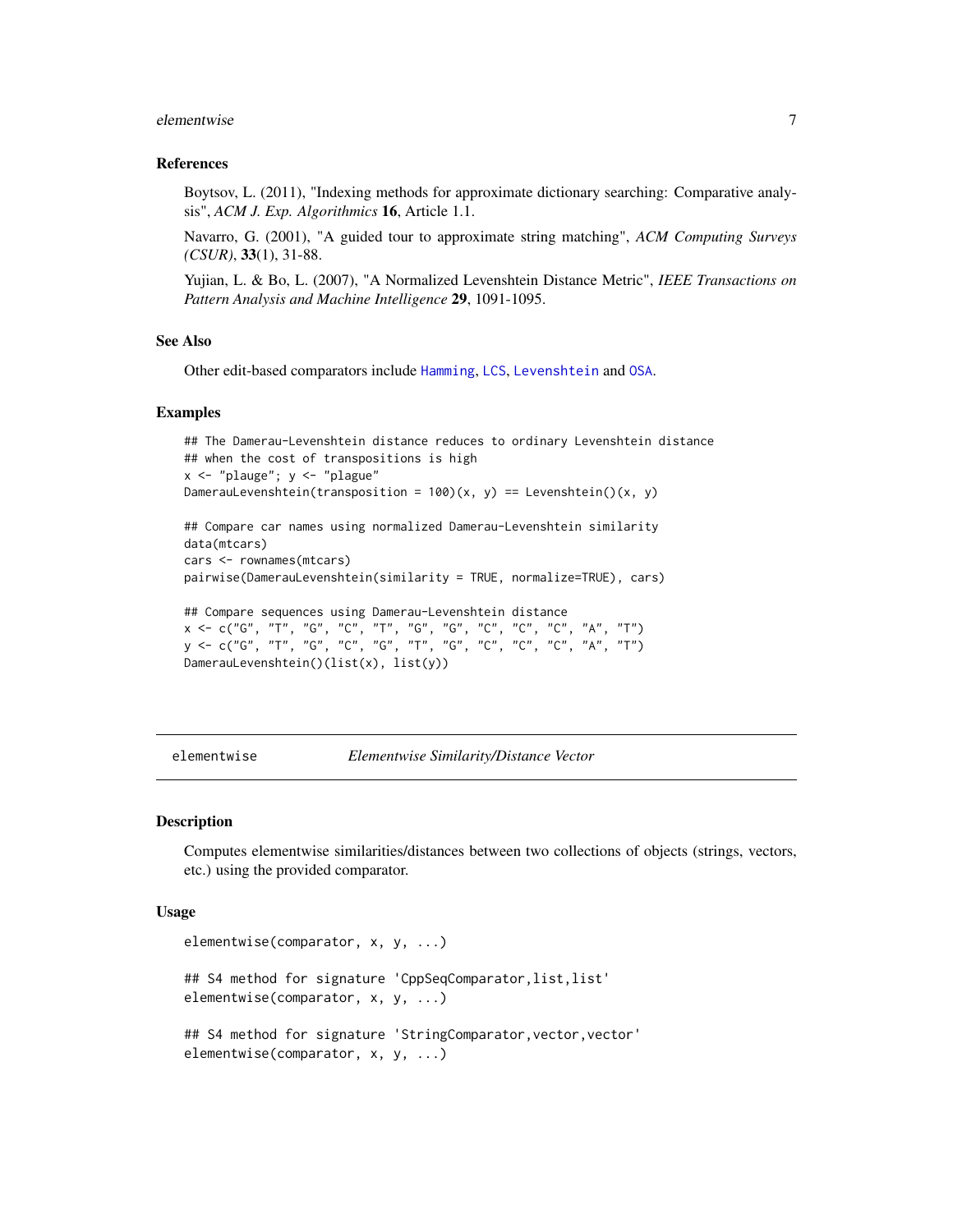#### <span id="page-7-0"></span>8 elementwise van die stelling van die stelling van die stelling van die stelling van die stelling van die stelling van die stelling van die stelling van die stelling van die stelling van die stelling van die stelling van

```
## S4 method for signature 'NumericComparator, matrix, vector'
elementwise(comparator, x, y, ...)
## S4 method for signature 'NumericComparator,vector,matrix'
elementwise(comparator, x, y, ...)
## S4 method for signature 'NumericComparator, vector, vector'
elementwise(comparator, x, y, ...)
## S4 method for signature 'Chebyshev,matrix,matrix'
elementwise(comparator, x, y, ...)
## S4 method for signature 'FuzzyTokenSet,list,list'
elementwise(comparator, x, y, ...)
## S4 method for signature 'InVocabulary, vector, vector'
elementwise(comparator, x, y, ...)
## S4 method for signature 'Lookup, vector, vector'
elementwise(comparator, x, y, ...)
## S4 method for signature 'MongeElkan,list,list'
elementwise(comparator, x, y, ...)
```
#### Arguments

| comparator | a comparator used to compare the objects, which is a sub-class of Comparator.                                                                                                                                                                                                                                               |
|------------|-----------------------------------------------------------------------------------------------------------------------------------------------------------------------------------------------------------------------------------------------------------------------------------------------------------------------------|
| х, у       | a collection of objects to compare, typically stored as entries in an atomic vector,<br>rows in a matrix, or entries in a list. The required format depends on the type of<br>comparator. If $x$ and $y$ do not contain the same number of objects, the smaller<br>collection is recycled according to standard R behavior. |
| $\cdots$   | other parameters passed on to other methods.                                                                                                                                                                                                                                                                                |

#### Value

Every object in x is compared to every object in y elementwise (with recycling) using the given comparator, to produce a numeric vector of scores of length  $maxsize(x)$ ,  $size(y)$ .

#### Methods (by class)

- comparator = [CppSeqComparator](#page-4-1), $x = list$ ,  $y = list$ : Specialization for CppSeqComparator where x and y are lists of sequences (vectors) to compare.
- comparator = [StringComparator](#page-35-1), x = vector, y = vector: Specialization for StringComparator where x and y are vectors of strings to compare.
- comparator = NumericComparator,x = matrix,y = vector: Specialization for [NumericComparator](#page-28-1) where x is a matrix of rows (interpreted as vectors) to compare with a vector y.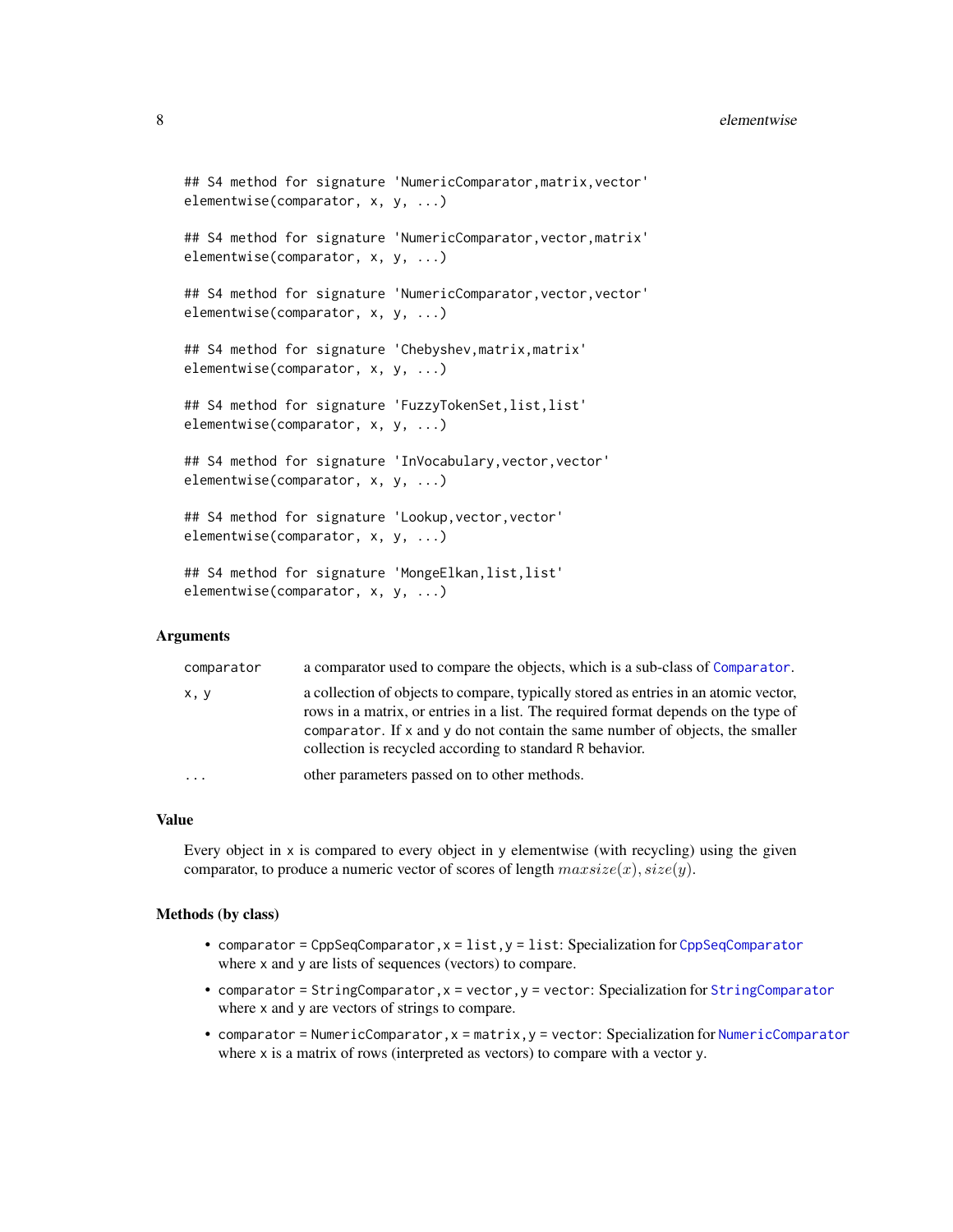#### <span id="page-8-0"></span>Euclidean 9

- comparator = NumericComparator,x = vector,y = matrix: Specialization for [NumericComparator](#page-28-1) where  $x$  is a vector to compare with a matrix  $y$  of rows (interpreted as vectors).
- comparator = [NumericComparator](#page-28-1), x = vector, y = vector: Specialization for NumericComparator where x and y are vectors to compare.
- comparator = [Chebyshev](#page-2-1),  $x = matrix$ ,  $y = matrix$ : Specialization for Chebyshev where x and y matrices of rows (interpreted as vectors) to compare. If  $x$  any  $y$  do not have the same number of rows, rows are recycled in the smaller matrix.
- comparator = [FuzzyTokenSet](#page-9-1),  $x =$  list,  $y =$  list: Specialization for FuzzyTokenSet where x and y are lists of token vectors to compare.
- comparator = [InVocabulary](#page-14-1),  $x =$  vector,  $y =$  vector: Specialization for InVocabulary where x and y are vectors of strings to compare.
- comparator = [Lookup](#page-23-1),  $x =$  vector,  $y =$  vector: Specialization for a Lookup where  $x$  and  $y$ are vectors of strings to compare
- comparator = [MongeElkan](#page-26-1), x = list, y = list: Specialization for MongeElkan where x and y lists of token vectors to compare.

#### Note

This function is not strictly necessary, as the comparator itself is a function that returns elementwise vectors of scores. In other words, comparator(x,y,...) is equivalent to elementwise(comparator,x,y,...).

#### Examples

```
## Compute the absolute difference between two sets of scalar observations
data("iris")
x <- as.matrix(iris$Sepal.Width)
y <- as.matrix(iris$Sepal.Length)
elementwise(Euclidean(), x, y)
```

```
## Compute the edit distance between columns of two linked data.frames
col.1 <- c("Hasna Yuhanna", "Korina Zenovia", "Phyllis Haywood", "Nicky Ellen")
col.2 <- c("Hasna Yuhanna", "Corinna Zenovia", "Phyllis Dorothy Haywood", "Nicole Ellen")
elementwise(Levenshtein(), col.1, col.2)
Levenshtein()(col.1, col.2) # equivalent to above
```

```
## Recycling is used if the two collections don't contain the same number of objects
elementwise(Levenshtein(), "Cora Zenovia", col.1)
```
<span id="page-8-1"></span>Euclidean *Euclidean Numeric Comparator*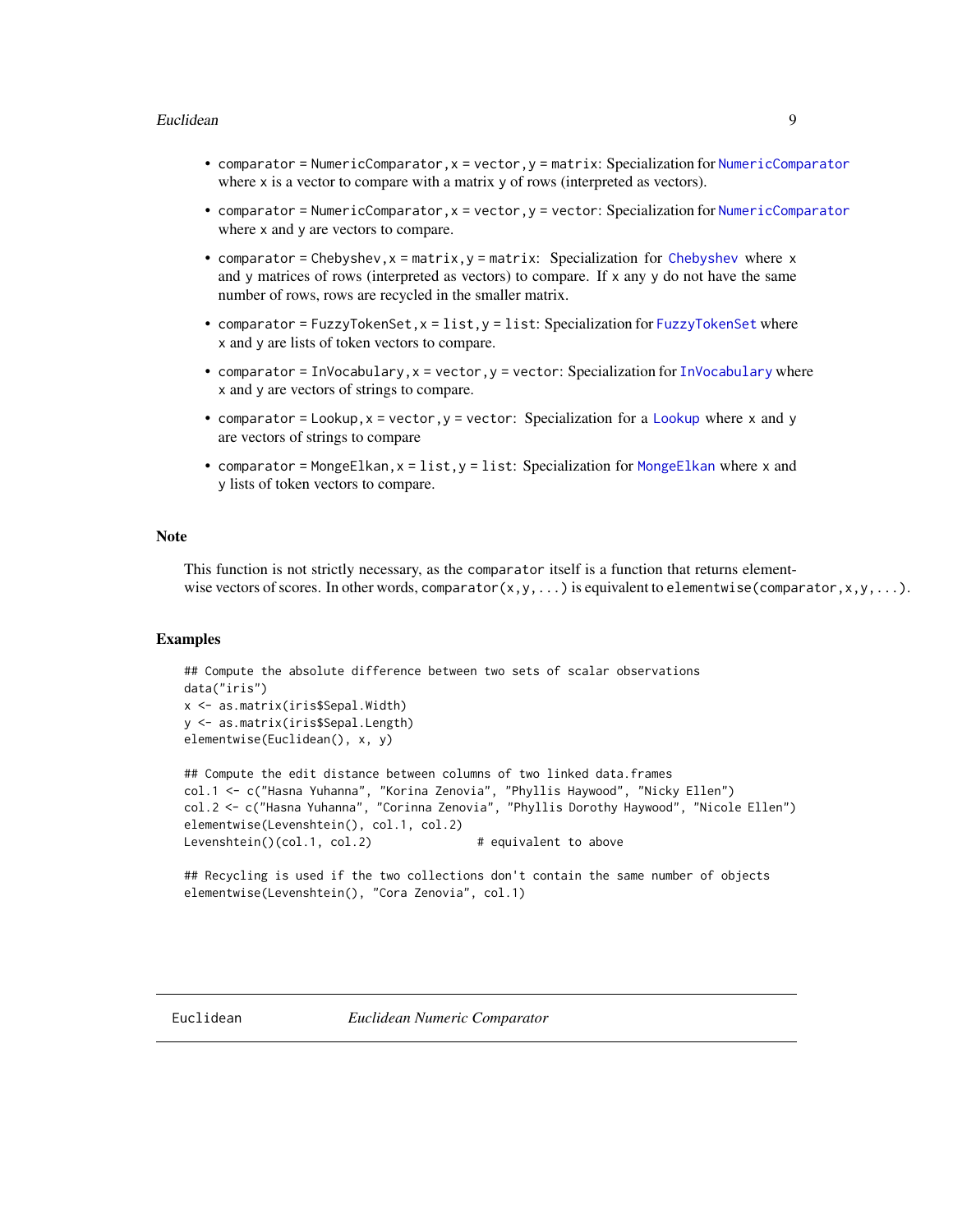#### <span id="page-9-0"></span>Description

The Euclidean distance (a.k.a. L-2 distance) between two vectors x and y is the square root of the sum of the squared differences of the Cartesian coordinates:

$$
\text{Euclidean}(x, y) = \sqrt{\sum_{i=1}^{n} (x_i - y_i)^2}.
$$

#### Usage

Euclidean()

#### Value

A Euclidean instance is returned, which is an S4 class inheriting from [Minkowski](#page-25-1).

#### Note

The Euclidean distance is a special case of the [Minkowski](#page-25-1) distance with  $p = 2$ .

#### See Also

Other numeric comparators include [Manhattan](#page-24-1), [Minkowski](#page-25-1) and [Chebyshev](#page-2-1).

#### Examples

```
## Distance between two vectors
x \leq -c(0, 1, 0, 1, 0)y \leftarrow \text{seq\_len}(5)Euclidean()(x, y)
## Distance between rows (elementwise) of two matrices
comparator <- Euclidean()
x \le - matrix(rnorm(25), nrow = 5)
y \le - matrix(rnorm(5), nrow = 1)
elementwise(comparator, x, y)
## Distance between rows (pairwise) of two matrices
```
pairwise(comparator, x, y)

<span id="page-9-1"></span>FuzzyTokenSet *Fuzzy Token Set Comparator*

#### Description

Compares a pair of token sets  $x$  and  $y$  by computing the optimal cost of transforming  $x$  into  $y$  using single-token operations (insertions, deletions and substitutions). The cost of single-token operations is determined at the character-level using an internal string comparator.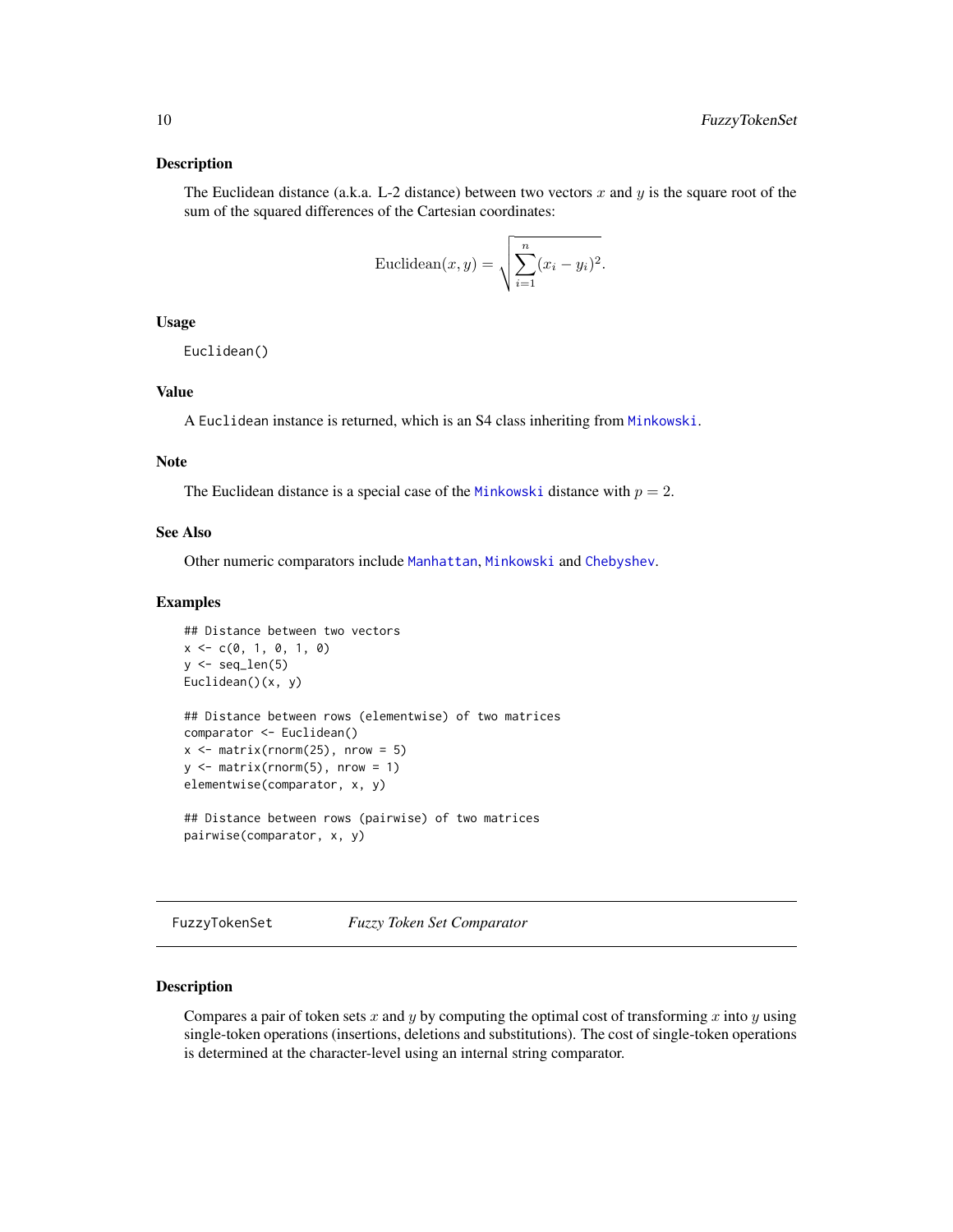#### <span id="page-10-0"></span>FuzzyTokenSet 11

#### Usage

```
FuzzyTokenSet(
  inner_comparator = Levenshtein(normalize = TRUE),
  agg_function = base::mean,
  deletion = 1,
  insertion = 1,
  substitution = 1
)
```
#### Arguments

| inner_comparator                                                                                              |                                                                                            |  |
|---------------------------------------------------------------------------------------------------------------|--------------------------------------------------------------------------------------------|--|
| inner string distance comparator of class StringComparator. Defaults to nor-<br>malized Levenshtein distance. |                                                                                            |  |
| agg_function                                                                                                  | function used to aggregate the costs of the optimal operations. Defaults to<br>base::mean. |  |
| deletion                                                                                                      | non-negative weight associated with deletion of a token. Defaults to 1.                    |  |
| insertion                                                                                                     | non-negative weight associated insertion of a token. Defaults to 1.                        |  |
| substitution                                                                                                  | non-negative weight associated with substitution of a token. Defaults to 1.                |  |

#### Details

A token set is an unordered enumeration of tokens, which may include duplicates. Given two token sets x and y, this comparator computes the optimal cost of transforming x into y using the following single-token operations:

- deleting a token a from x at cost  $w_d \times \text{inner}(a, \text{""})$
- inserting a token b in y at cost  $w_i \times \text{inner}("", b)$
- substituting a token a in x for a token b in y at cost  $w_s \times \text{inner}(a, b)$

where inner is an internal string comparator and  $w_d, w_i, w_s$  are non-negative weights, referred to as deletion, insertion and substitution in the parameter list. By default, the *mean* cost of the optimal set of operations is returned. Other methods of aggregating the costs are supported by specifying a non-default agg\_function.

If the internal string comparator is a *distance* function, then the optimal set of operations *minimize* the cost. Otherwise, the optimal set of operations *maximize* the cost. The optimization problem is solved exactly using a linear sum assignment solver.

#### Note

This comparator is qualitatively similar to the [MongeElkan](#page-26-1) comparator, however it is arguably more principled, since it is formulated as a cost optimization problem. It also offers more control over the costs of missing tokens (by varying the deletion and insertion weights). This is useful for comparing full names, when dropping a name (e.g. middle name) shouldn't be severely penalized.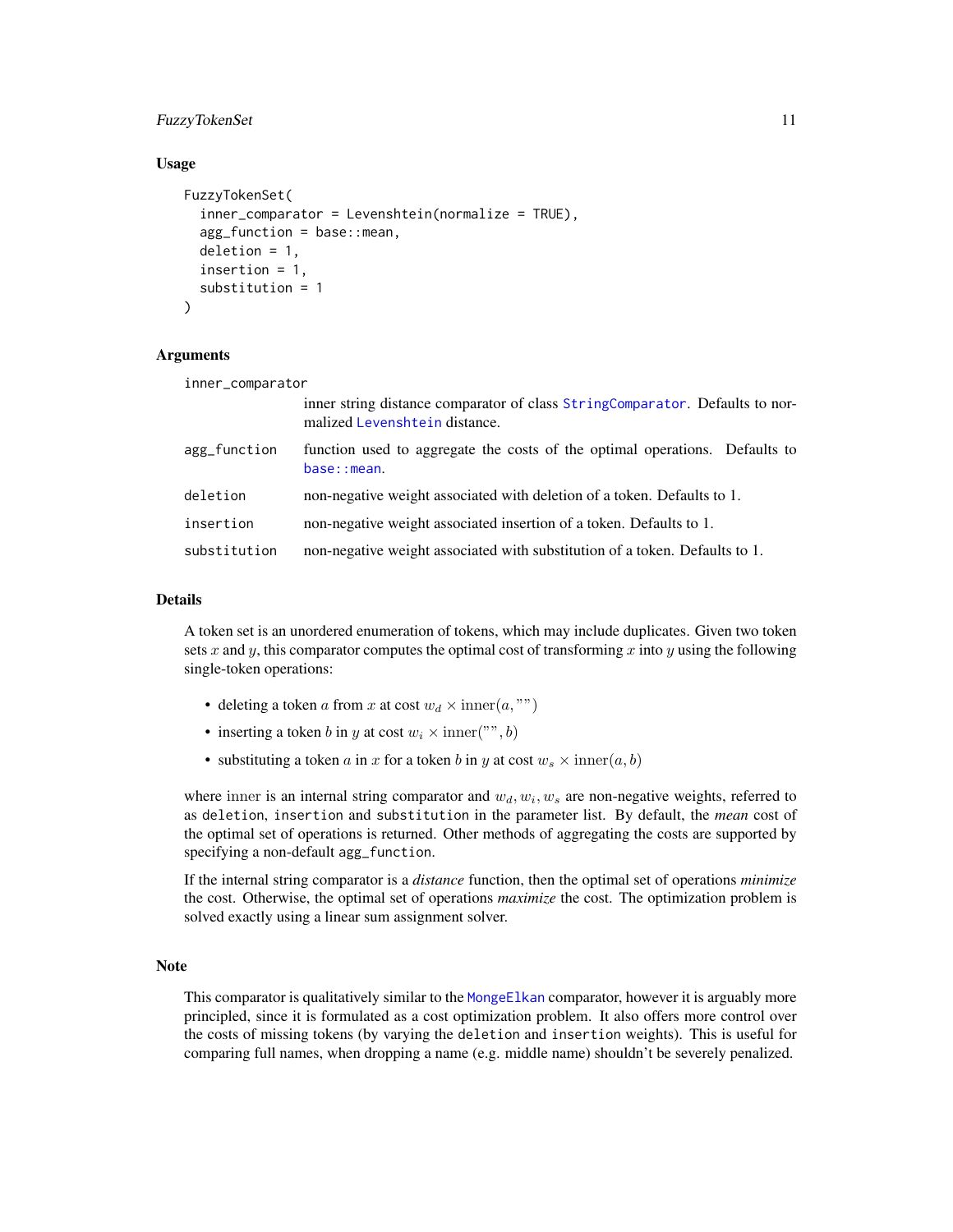12 gmean

#### Examples

```
## Compare names with heterogenous representations
x <- "The University of California - San Diego"
y <- "Univ. Calif. San Diego"
# Tokenize strings on white space
x \leftarrow \text{strsplit}(x, \sqrt{\frac{s+1}{s}})y <- strsplit(y, '\\s+')
FuzzyTokenSet()(x, y)
# Reduce the cost associated with missing words
FuzzyTokenSet(deletion = 0.5, insertion = 0.5)(x, y)
## Compare full name with abbreviated name, reducing the penalty
## for dropping parts of the name
fullname <- "JOSE ELIAS TEJADA BASQUES"
name <- "JOSE BASQUES"
# Tokenize strings on white space
fullname <- strsplit(fullname, '\\s+')
name <- strsplit(name, '\\s+')
comparator <- FuzzyTokenSet(deletion = 0.5)
comparator(fullname, name) < comparator(name, fullname) # TRUE
```
<span id="page-11-1"></span>gmean *Geometric Mean*

#### Description

Geometric Mean

#### Usage

 $gmean(x, \ldots)$ 

## Default S3 method:  $gmean(x, na.rm = FALSE, ...)$ 

#### Arguments

| x     | An R object. Currently there are methods for numeric/logical vectors and date,<br>date-time and time interval objects. Complex vectors are allowed for $\text{trim} = \emptyset$ ,<br>only. |
|-------|---------------------------------------------------------------------------------------------------------------------------------------------------------------------------------------------|
| .     | further arguments passed to or from other methods.                                                                                                                                          |
| na.rm | a logical value indicating whether NA values should be stripped before the com-<br>putation proceeds.                                                                                       |

<span id="page-11-0"></span>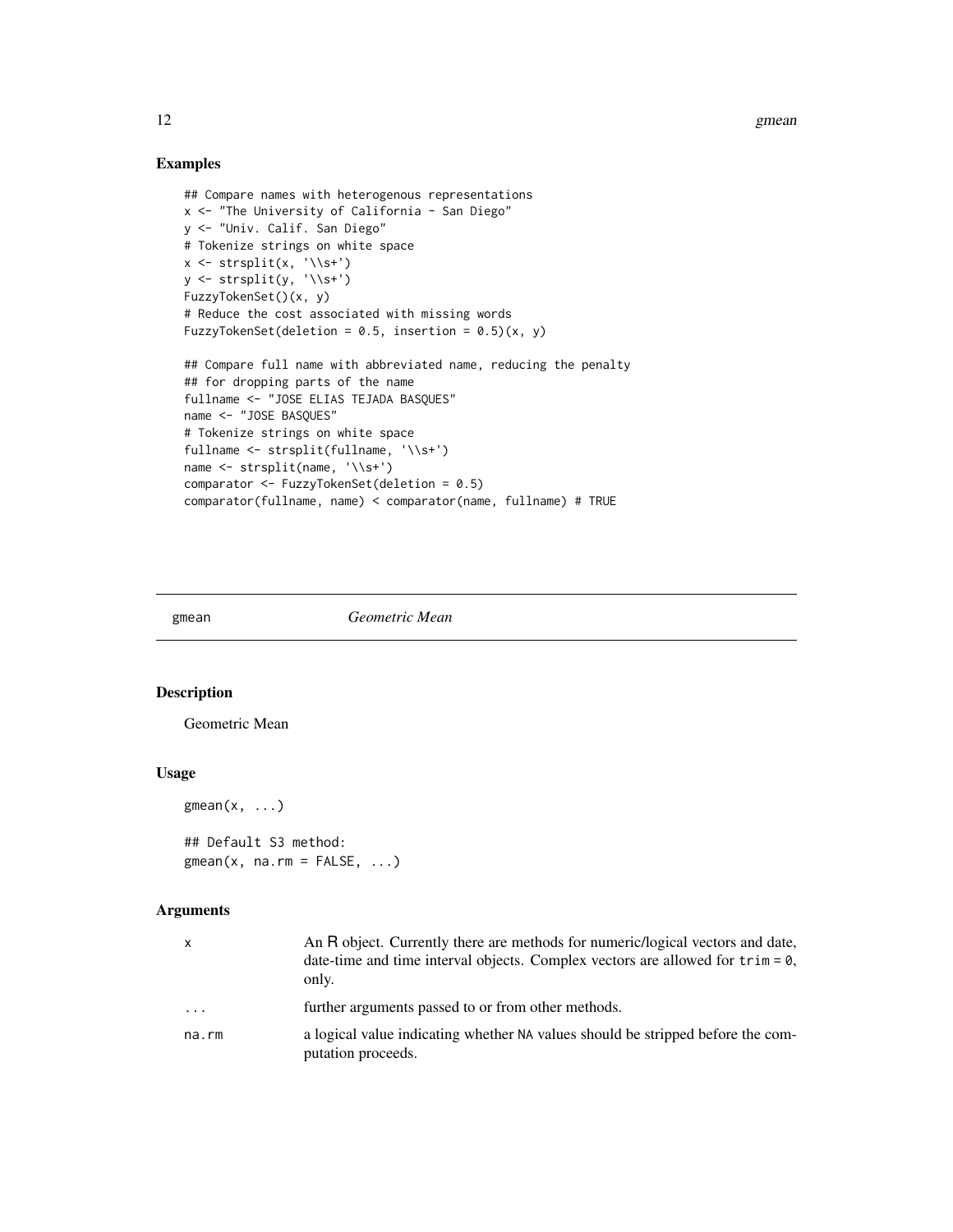#### <span id="page-12-0"></span>Hamming the contract of the contract of the contract of the contract of the contract of the contract of the contract of the contract of the contract of the contract of the contract of the contract of the contract of the co

#### Value

The geometric mean of the values in x is computed, as a numeric or complex vector of length one. If x is not logical (coerced to numeric), numeric (including integer) or complex, NA\_real\_ is returned, with a warning.

#### See Also

[mean](#page-0-0) for the arithmetic mean and [hmean](#page-13-1) for the harmonic mean.

### Examples

 $x \leq c(1:10, 50)$  $xm \leq-gmean(x)$ 

<span id="page-12-1"></span>Hamming *Hamming String/Sequence Comparator*

#### Description

The Hamming distance between two strings/sequences of equal length is the number of positions where the corresponding characters/sequence elements differ. It can be viewed as a type of edit distance where the only permitted operation is substitution of characters/sequence elements.

#### Usage

```
Hamming(
  normalize = FALSE,
  similarity = FALSE,
  ignore_case = FALSE,
  use_bytes = FALSE
)
```
#### Arguments

| normalize   | a logical. If TRUE, distances/similarities are normalized to the unit interval.<br>Defaults to FALSE. |
|-------------|-------------------------------------------------------------------------------------------------------|
| similarity  | a logical. If TRUE, similarity scores are returned instead of distances. Defaults<br>to FALSE.        |
| ignore_case | a logical. If TRUE, case is ignored when comparing strings.                                           |
| use_bytes   | a logical. If TRUE, strings are compared byte-by-byte rather than character-by-<br>character.         |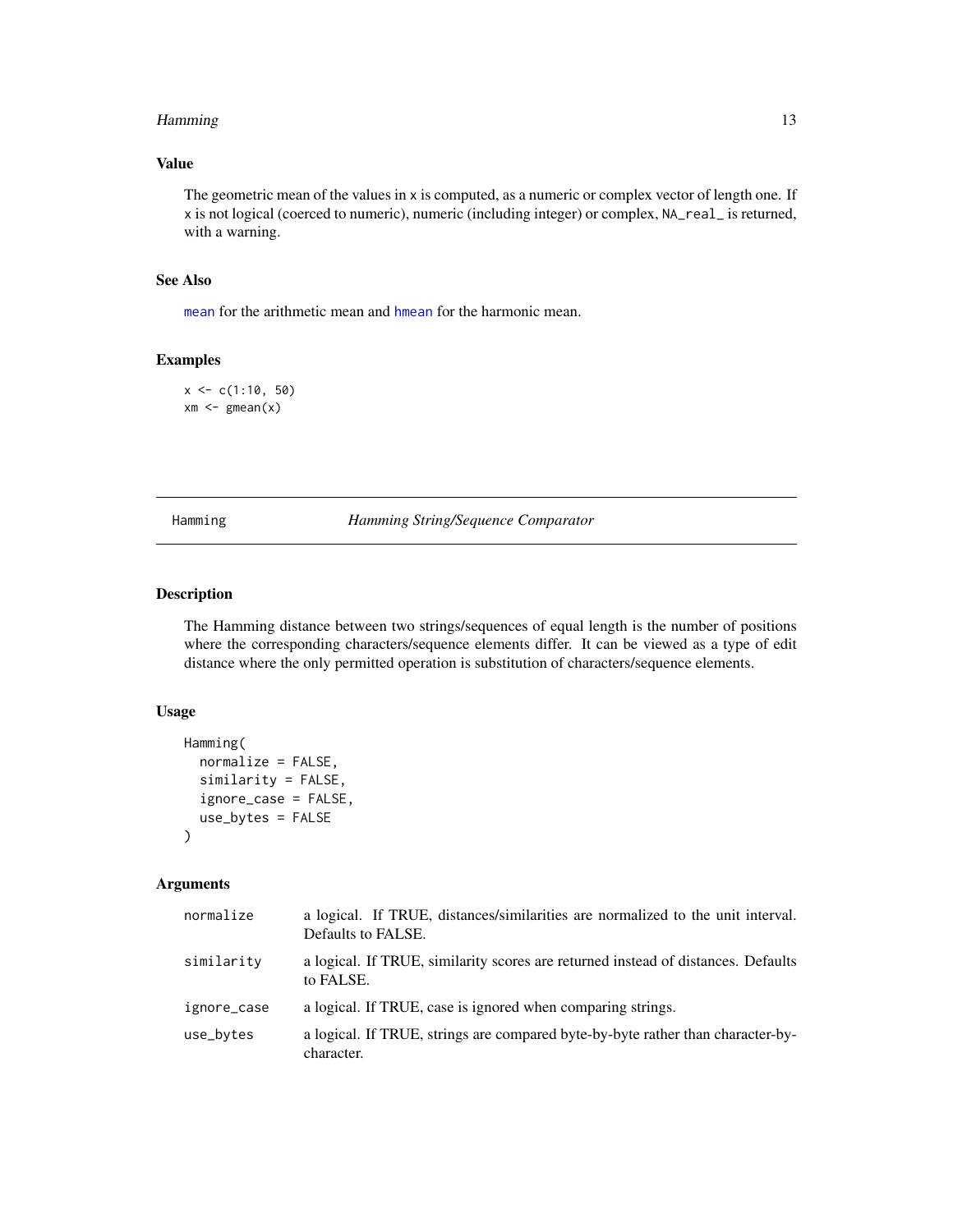#### <span id="page-13-0"></span>Details

When the input strings/sequences x and y are of different lengths  $(|x| \neq |y|)$ , the Hamming distance is defined to be  $\infty$ .

A Hamming similarity is returned if similarity = TRUE. When  $|x| = |y|$  the similarity is defined as follows:

$$
sim(x, y) = |x| - dist(x, y),
$$

where sim is the Hamming similarity and dist is the Hamming distance. When  $|x| \neq |y|$  the similarity is defined to be 0.

Normalization of the Hamming distance/similarity to the unit interval is also supported by setting normalize = TRUE. The raw distance/similarity is divided by the length of the string/sequence  $|x| =$ |y|. If  $|x| \neq |y|$  the normalized distance is defined to be 1, while the normalized similarity is defined to be 0.

#### Value

A Hamming instance is returned, which is an S4 class inheriting from [StringComparator](#page-35-1).

#### Note

While the unnormalized Hamming distance is a metric, the normalized variant is not as it does not satisfy the triangle inequality.

#### See Also

Other edit-based comparators include [LCS](#page-19-1), [Levenshtein](#page-21-1), [OSA](#page-28-2) and [DamerauLevenshtein](#page-4-2).

#### Examples

```
## Compare US ZIP codes
x <- "90001"
y <- "90209"
m1 <- Hamming() \qquad # unnormalized distance
m2 <- Hamming(similarity = TRUE, normalize = TRUE) # normalized similarity
m1(x, y)m2(x, y)
```
<span id="page-13-1"></span>

hmean *Harmonic Mean*

#### Description

Harmonic Mean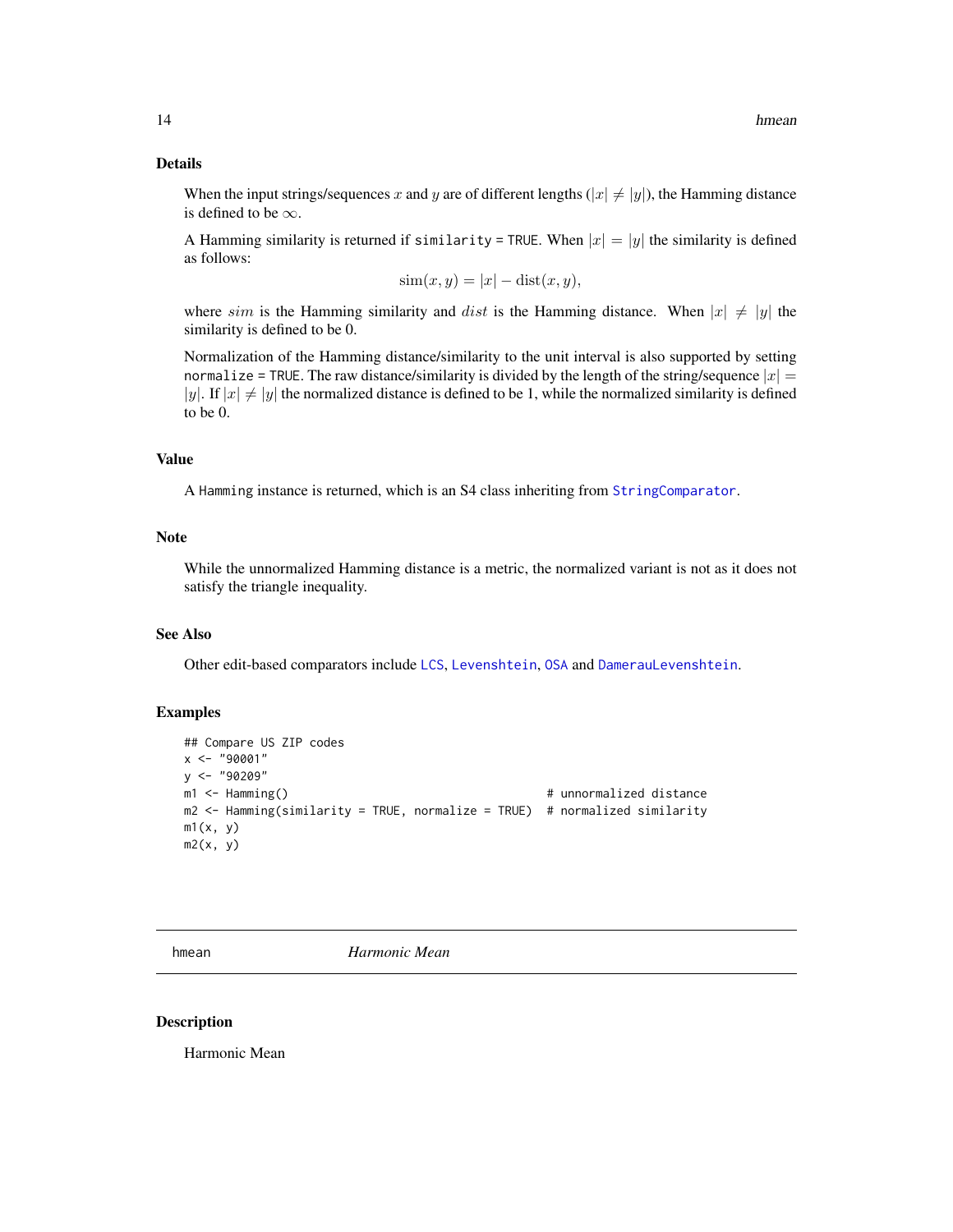#### <span id="page-14-0"></span>InVocabulary 15

#### Usage

 $h$ mean $(x, \ldots)$ 

## Default S3 method:  $h$ mean(x, trim = 0, na.rm = FALSE, ...)

#### Arguments

| x          | An R object. Currently there are methods for numeric/logical vectors and date,<br>date-time and time interval objects. Complex vectors are allowed for $\text{trim} = \emptyset$ ,<br>only. |
|------------|---------------------------------------------------------------------------------------------------------------------------------------------------------------------------------------------|
| $\ddots$ . | further arguments passed to or from other methods.                                                                                                                                          |
| trim       | the fraction $(0 \text{ to } 0.5)$ of observations to be trimmed from each end of x before<br>the mean is computed. Values of trim outside that range are taken as the nearest<br>endpoint. |
| na.rm      | a logical value indicating whether NA values should be stripped before the com-<br>putation proceeds.                                                                                       |

#### Value

If trim is zero (the default), the harmonic mean of the values in x is computed, as a numeric or complex vector of length one. If x is not logical (coerced to numeric), numeric (including integer) or complex, NA\_real\_ is returned, with a warning.

If trim is non-zero, a symmetrically trimmed mean is computed with a fraction of trim observations deleted from each end before the mean is computed.

#### See Also

[mean](#page-0-0) for the arithmetic mean and [gmean](#page-11-1) for the geometric mean.

#### Examples

 $x \leq c(1:10, 50)$  $xm \leq -$  hmean $(x)$ 

<span id="page-14-1"></span>InVocabulary *In-Vocabulary Comparator*

#### Description

Compares a pair of strings  $x$  and  $y$  using a reference vocabulary. Different scores are returned depending on whether both/one/neither of  $x$  and  $y$  are in the reference vocabulary.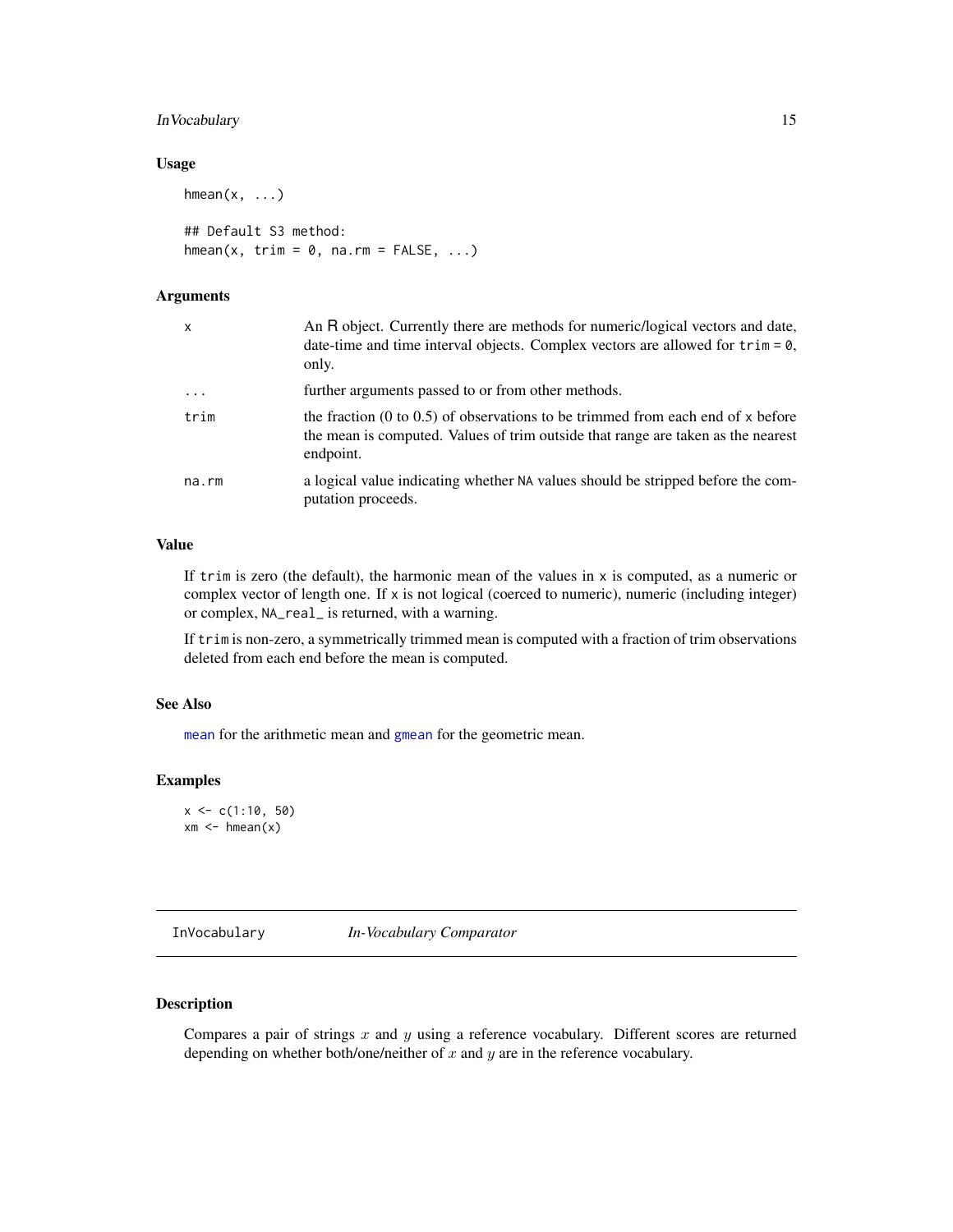#### Usage

```
InVocabulary(
  vocab,
  both_in_distinct = 0.7,
 both_in\_same = 1,
 one_in = 1,
 none_in = 1,ignore_case = FALSE
\lambda
```
#### Arguments

| vocab            | a vector containing in-vocabulary (known) strings. Any strings not in this vector<br>are out-of-vocabulary (unknown).                                                                                                                                                         |
|------------------|-------------------------------------------------------------------------------------------------------------------------------------------------------------------------------------------------------------------------------------------------------------------------------|
| both_in_distinct |                                                                                                                                                                                                                                                                               |
|                  | score to return if the pair of values being compared are both in vocab and dis-<br>tinct. Defaults to 0.7, which would is appropriate for multiplying by similarity<br>scores. If multiplying by distance scores, a value greater than 1 is likely to be<br>more appropriate. |
| both_in_same     | score to return if the pair of values being compared are both in vocab and iden-<br>tical. Defaults to 1.0, which would leave another score unchanged when multi-<br>plied by this one.                                                                                       |
| one_in           | score to return if only one of the pair of values being compared is in vocab.<br>Defaults to 1.0, which would leave another score unchanged when multiplied<br>by this one.                                                                                                   |
| none_in          | score to return if none of the pair of values being compared is in vocab. Defaults<br>to 1.0, which would leave another score unchanged when multiplied by this one.                                                                                                          |
| ignore_case      | a logical. If TRUE, case is ignored when comparing the strings.                                                                                                                                                                                                               |
|                  |                                                                                                                                                                                                                                                                               |

#### Details

This comparator is not intended to produce useful scores on its own. Rather, it is intended to produce multiplicative factors which can be applied to other similarity/distance scores. It is particularly useful for comparing names when a reference list (vocabulary) of known names is available. For example, it can be configured to down-weight the similarity scores of distinct (known) names like "Roberto" and "Umberto" which are semantically very different, but deceptively similar in terms of edit distance. The normalized Levenshtein similarity for these two names is 75%, but their similarity can be reduced to 53% if multiplied by the score from this comparator using the default settings.

#### Value

An InVocabulary instance is returned, which is an S4 class inheriting from [StringComparator](#page-35-1).

#### Examples

```
## Compare names with possible typos using a reference of known names
known_names <- c("Roberto", "Umberto", "Alberto", "Emberto", "Norberto", "Humberto")
```
<span id="page-15-0"></span>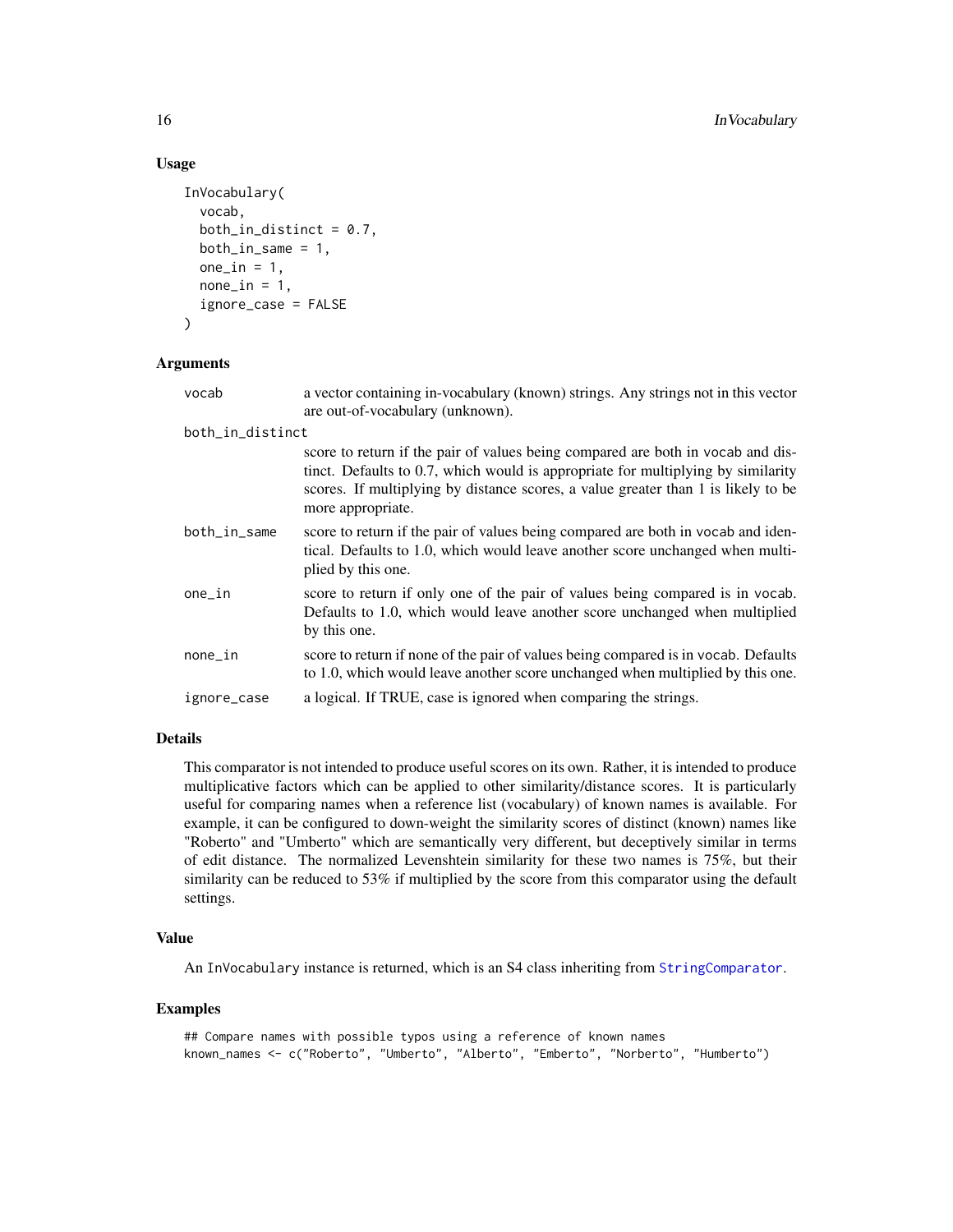```
m1 <- InVocabulary(known_names)
m2 <- Levenshtein(similarity = TRUE, normalize = TRUE)
x <- "Emberto"
y <- c("Enberto", "Umberto")
# "Emberto" and "Umberto" are likely to refer to distinct people (since
# they are known distinct names) so their Levenshtein similarity is
# downweighted to 0.61. "Emberto" and "Enberto" may refer to the same
# person (likely typo), so their Levenshtein similarity of 0.87 is not
# downweighted.
similarities \leq -m1(x, y) \cdot m2(x, y)
```
<span id="page-16-1"></span>

#### Jaro *Jaro String/Sequence Comparator*

#### **Description**

Compares a pair of strings/sequences x and y based on the number of greedily-aligned characters/sequence elements and the number of transpositions. It was developed for comparing names at the U.S. Census Bureau.

#### Usage

```
Jaro(similarity = TRUE, ignore_case = FALSE, use_bytes = FALSE)
```
#### Arguments

| similarity  | a logical. If TRUE, similarity scores are returned (default), otherwise distances<br>are returned (see definition under Details). |
|-------------|-----------------------------------------------------------------------------------------------------------------------------------|
| ignore_case | a logical. If TRUE, case is ignored when comparing strings.                                                                       |
| use_bytes   | a logical. If TRUE, strings are compared byte-by-byte rather than character-by-<br>character.                                     |

#### Details

For simplicity we assume x and y are strings in this section, however the comparator is also implemented for more general sequences.

When similarity = TRUE (default), the Jaro similarity is computed as

$$
sim(x,y) = \frac{1}{3} \left( \frac{m}{|x|} + \frac{m}{|y|} + \frac{m - \lfloor \frac{t}{2} \rfloor}{m} \right)
$$

where  $m$  is the number of "matching" characters (defined below),  $t$  is the number of "transpositions", and  $|x|$ ,  $|y|$  are the lengths of the strings x and y. The similarity takes on values in the range [0, 1], where 1 corresponds to a perfect match.

The number of "matching" characters  $m$  is computed using a greedy alignment algorithm. The algorithm iterates over the characters in x, attempting to align the *i*-th character  $x_i$  with the first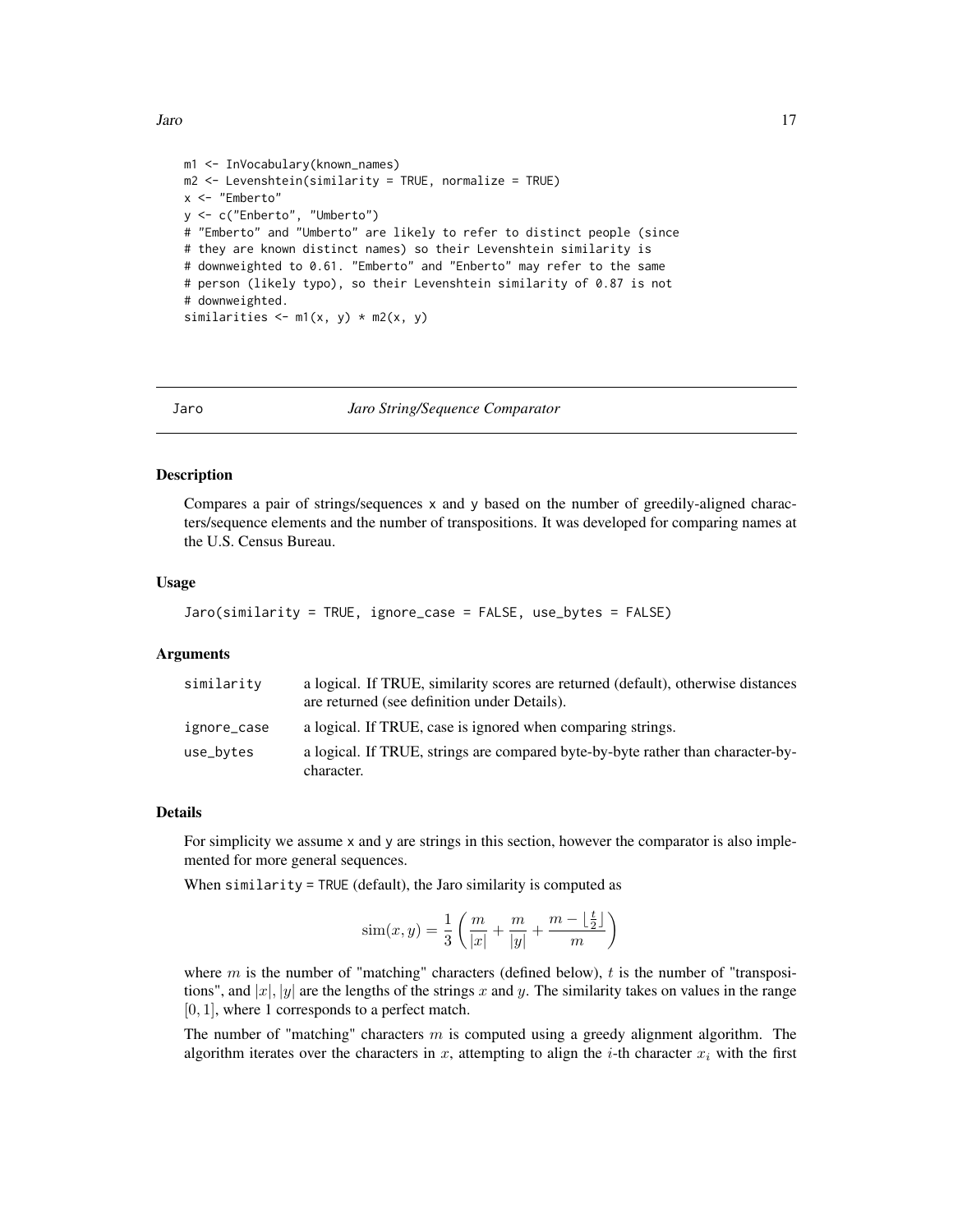<span id="page-17-0"></span>matching character in y. When looking for matching characters in y, the algorithm only considers previously un-matched characters within a window  $[\max(0, i - w), \min(|y|, i + w)]$  where  $w =$  $\max(|x|,|y|)$  $\left|\frac{|x|, |y|}{2}\right| - 1$ . The alignment process yields a subsequence of matching characters from x and y. The number of "transpositions" t is defined to be the number of positions in the subsequence of  $x$  which are misaligned with the corresponding position in  $y$ .

When similarity = FALSE, the Jaro distance is computed as

$$
dist(x, y) = 1 - sim(x, y).
$$

#### Value

A Jaro instance is returned, which is an S4 class inheriting from [StringComparator](#page-35-1).

#### Note

The Jaro distance is not a metric, as it does not satisfy the identity axiom  $dist(x, y) = 0 \Leftrightarrow x = y$ .

#### References

Jaro, M. A. (1989), "Advances in Record-Linkage Methodology as Applied to Matching the 1985 Census of Tampa, Florida", *Journal of the American Statistical Association* 84(406), 414-420.

#### See Also

The [JaroWinkler](#page-17-1) comparator modifies the [Jaro](#page-16-1) comparator by boosting the similarity score for strings/sequences that have matching prefixes.

#### Examples

```
## Compare names
Jaro()("Martha", "Mathra")
Jaro()("Eileen", "Phyllis")
```
<span id="page-17-1"></span>JaroWinkler *Jaro-Winkler String/Sequence Comparator*

#### Description

The Jaro-Winkler comparator is a variant of the [Jaro](#page-16-1) comparator which boosts the similarity score for strings/sequences with matching prefixes. It was developed for comparing names at the U.S. Census Bureau.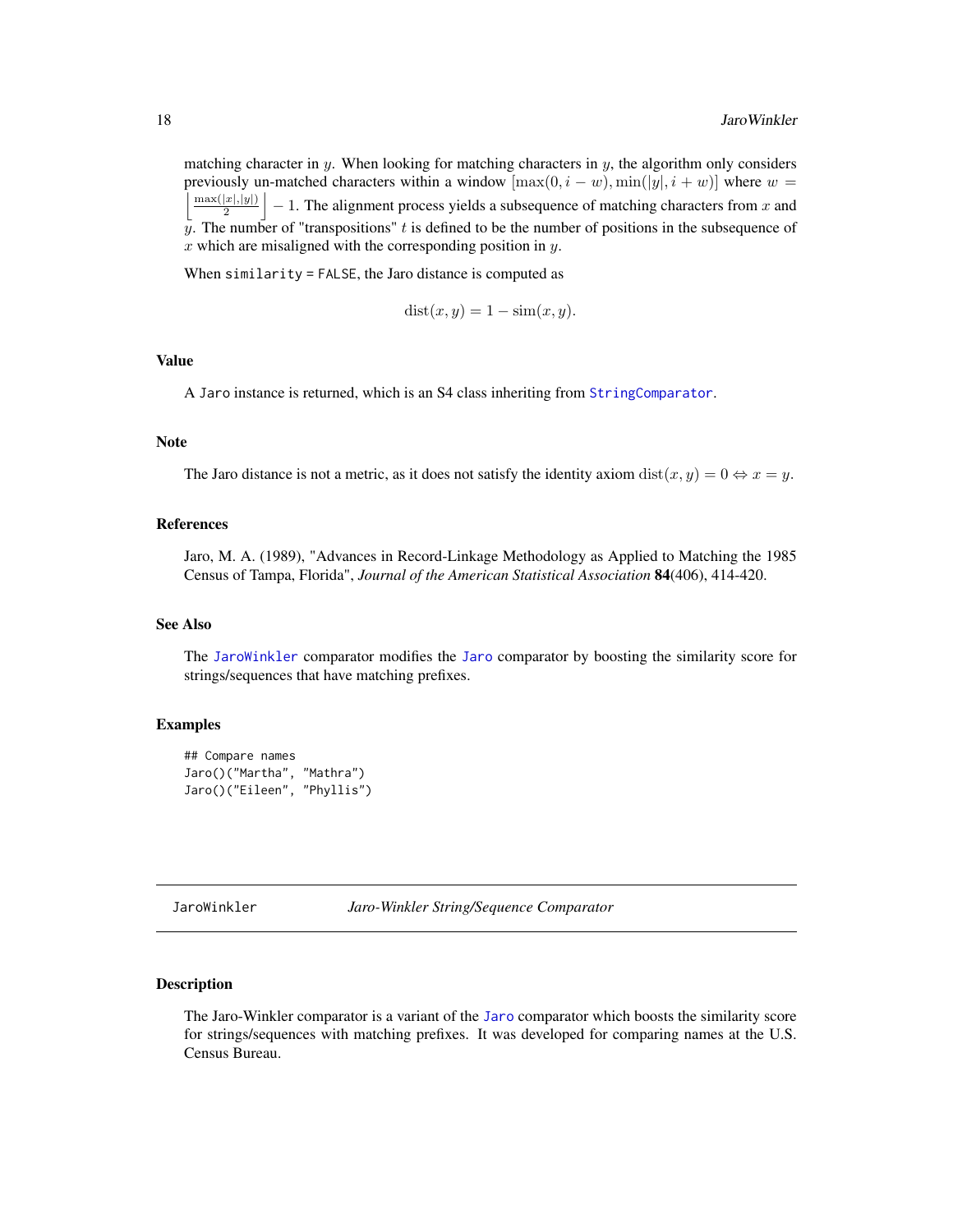#### <span id="page-18-0"></span>JaroWinkler 19

#### Usage

```
JaroWinkler(
 p = 0.1,
  threshold = 0.7,
 max\_prefix = 4L,similarity = TRUE,
  ignore_case = FALSE,
 use_bytes = FALSE
\lambda
```
#### Arguments

| p           | a non-negative numeric scalar no larger than $1/max$ prefix. Similarity scores<br>eligible for boosting are scaled by this factor.                                                                                                            |  |
|-------------|-----------------------------------------------------------------------------------------------------------------------------------------------------------------------------------------------------------------------------------------------|--|
| threshold   | a numeric scalar on the unit interval. Jaro similarities greater than this value<br>are boosted based on matching characters in the prefixes of both strings. Jaro<br>similarities below this value are returned unadjusted. Defaults to 0.7. |  |
| max_prefix  | a non-negative integer scalar, specifying the size of the prefix to consider for<br>boosting. Defaults to 4 (characters).                                                                                                                     |  |
| similarity  | a logical. If TRUE, similarity scores are returned (default), otherwise distances<br>are returned (see definition under Details).                                                                                                             |  |
| ignore_case | a logical. If TRUE, case is ignored when comparing strings.                                                                                                                                                                                   |  |
| use_bytes   | a logical. If TRUE, strings are compared byte-by-byte rather than character-by-<br>character.                                                                                                                                                 |  |

#### Details

For simplicity we assume x and y are strings in this section, however the comparator is also implemented for more general sequences.

The Jaro-Winkler similarity (computed when similarity = TRUE) is defined in terms of the [Jaro](#page-16-1) similarity. If the Jaro similarity  $\sinh_J(x, y)$  between strings x and y exceeds a user-specified threshold  $0 \leq \tau \leq 1$ , the similarity score is boosted in proportion to the number of matching characters in the prefixes of  $x$  and  $y$ . More precisely, the Jaro-Winkler similarity is defined as:

 $\text{sim}_{JW}(x, y) = \text{sim}_{J}(x, y) + \text{min}(c(x, y), l)p(1 - \text{sim}_{J}(x, y)),$ 

where  $c(x, y)$  is the length of the common prefix,  $l \ge 0$  is a user-specified upper bound on the prefix size, and  $0 \le p \le 1/l$  is a scaling factor.

The Jaro-Winkler distance is computed when similarity = FALSE and is defined as

$$
dist_{JW}(x, y) = 1 - sim_{JW}(x, y).
$$

#### Value

A JaroWinkler instance is returned, which is an S4 class inheriting from [StringComparator](#page-35-1).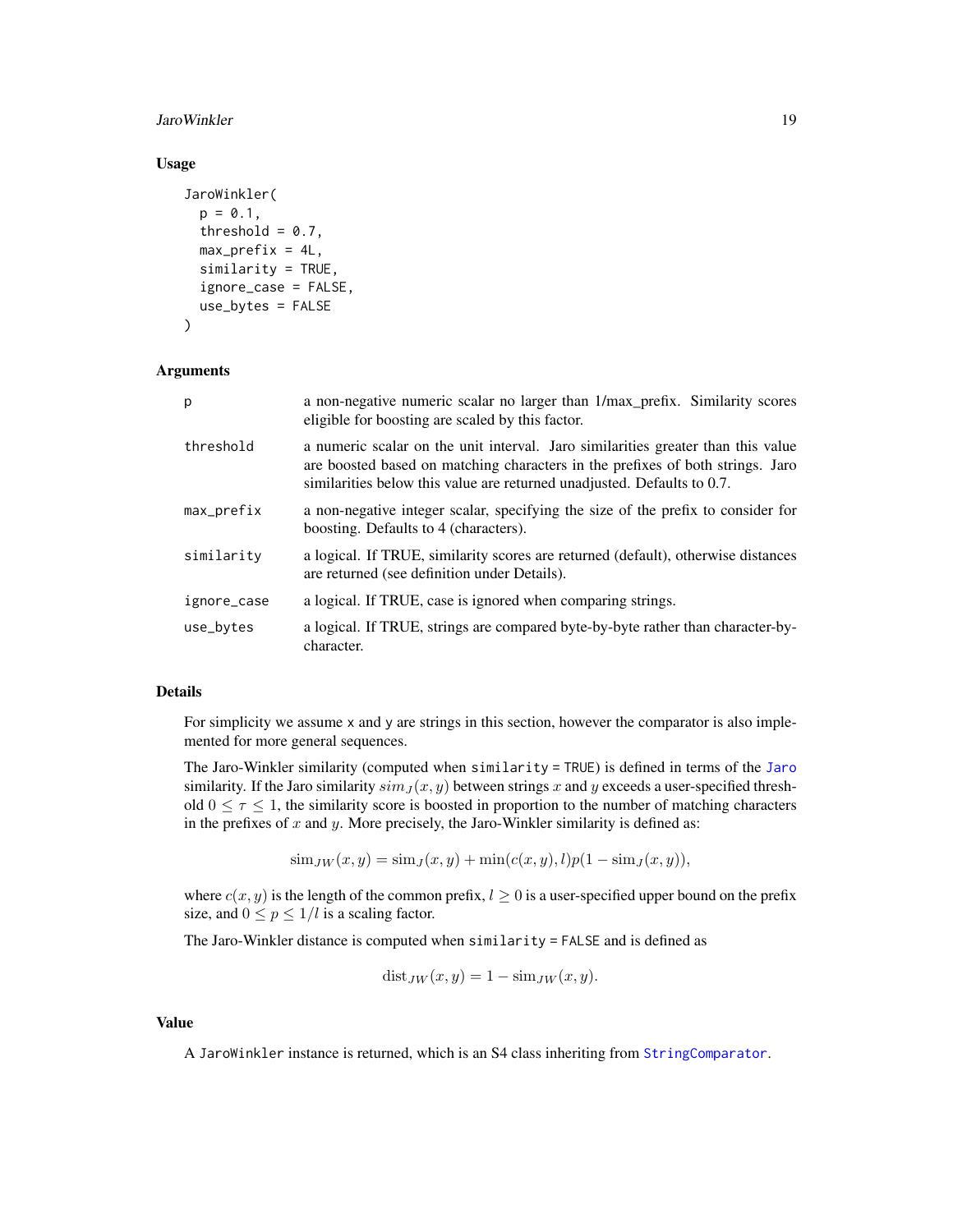#### <span id="page-19-0"></span>**Note**

Like the Jaro distance, the Jaro-Winkler distance is not a metric as it does not satisfy the identity axiom.

#### References

Jaro, M. A. (1989), "Advances in Record-Linkage Methodology as Applied to Matching the 1985 Census of Tampa, Florida", *Journal of the American Statistical Association* 84(406), 414-420.

Winkler, W. E. (2006), "Overview of Record Linkage and Current Research Directions", Tech. report. Statistics #2006-2. Statistical Research Division, U.S. Census Bureau.

Winkler, W., McLaughlin G., Jaro M. and Lynch M. (1994), [strcmp95.c,](https://web.archive.org/web/20100227020019/http://www.census.gov/geo/msb/stand/strcmp.c) Version 2. United States Census Bureau.

#### See Also

This comparator reduces to the [Jaro](#page-16-1) comparator when  $max\_prefix = 0$  or threshold = 0.0.

#### Examples

```
## Compare names
JaroWinkler()("Martha", "Mathra")
JaroWinkler()("Eileen", "Phyllis")
## Reduce the threshold for boosting
x <- "Matthew"
y <- "Martin"
JaroWinkler()(x, y) < JaroWinkler(threshold = 0.5)(x, y)
```
<span id="page-19-1"></span>

| ۰,         |    |
|------------|----|
| . .<br>$-$ | ۰. |

Longest Common Subsequence (LCS) Comparator

#### Description

The Longest Common Subsequence (LCS) distance between two strings/sequences  $x$  and  $y$  is the minimum cost of operations (insertions and deletions) required to transform x into y. The LCS similarity is more commonly used, which can be interpreted as the length of the longest subsequence common to  $x$  and  $y$ .

#### Usage

```
LCS(
  deletion = 1,
  insertion = 1,
  normalize = FALSE,
  similarity = FALSE,
  ignore_case = FALSE,
  use_bytes = FALSE
)
```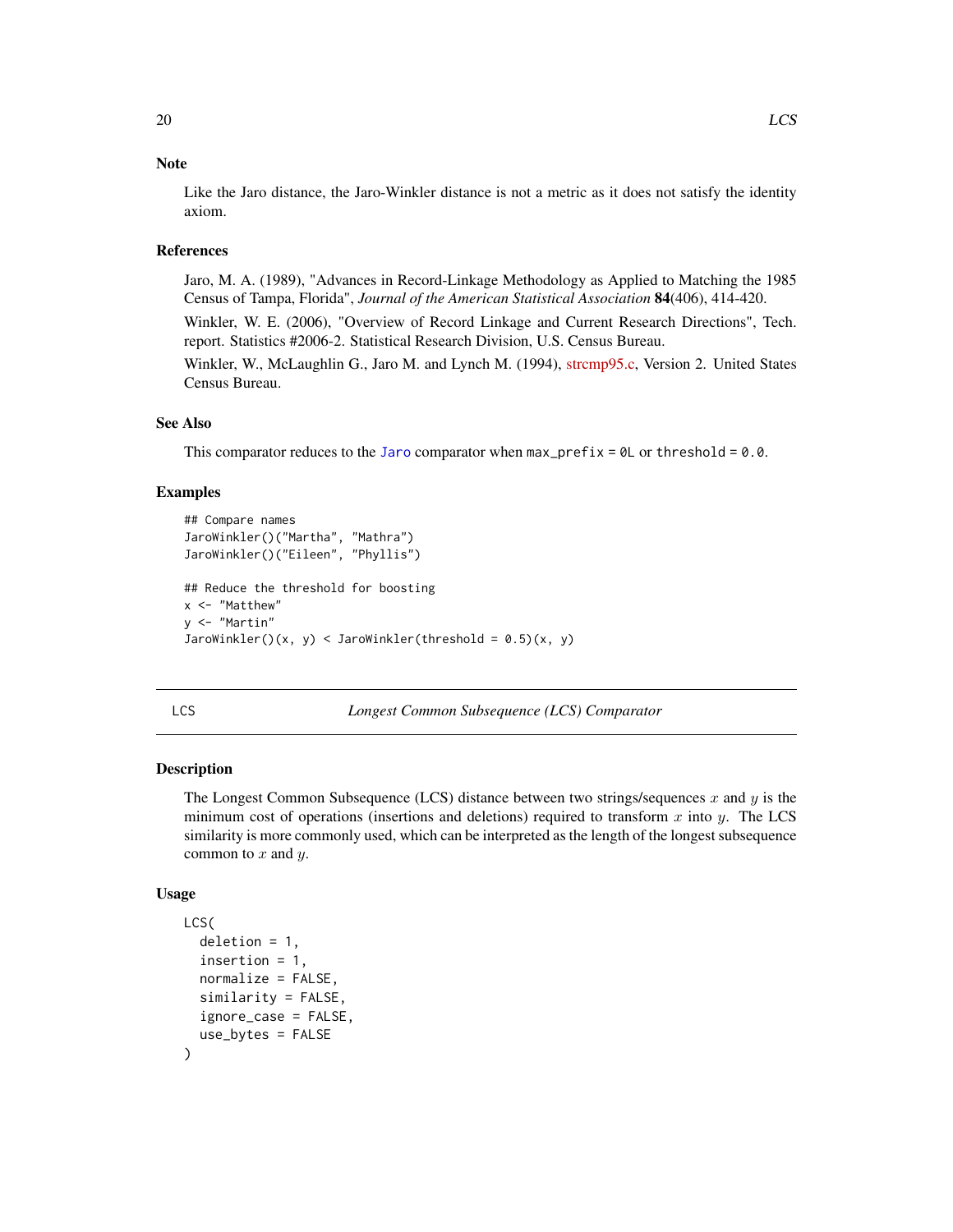#### <span id="page-20-0"></span> $LCS$  21

#### Arguments

| deletion    | positive cost associated with deletion of a character or sequence element. De-<br>faults to unit cost. |
|-------------|--------------------------------------------------------------------------------------------------------|
| insertion   | positive cost associated insertion of a character or sequence element. Defaults<br>to unit cost.       |
| normalize   | a logical. If TRUE, distances are normalized to the unit interval. Defaults to<br>FALSE.               |
| similarity  | a logical. If TRUE, similarity scores are returned instead of distances. Defaults<br>to FALSE.         |
| ignore_case | a logical. If TRUE, case is ignored when comparing strings.                                            |
| use_bytes   | a logical. If TRUE, strings are compared byte-by-byte rather than character-by-<br>character.          |

#### Details

For simplicity we assume x and y are strings in this section, however the comparator is also implemented for more general sequences.

An LCS similarity is returned if similarity = TRUE, which is defined as

$$
\sin(x, y) = \frac{w_d |x| + w_i |y| - \text{dist}(x, y)}{2},
$$

where |x|, |y| are the number of characters in x and y respectively, dist is the LCS distance,  $w_d$  is the cost of a deletion and  $w_i$  is the cost of an insertion.

Normalization of the LCS distance/similarity to the unit interval is also supported by setting normalize = TRUE. The normalization approach follows Yujian and Bo (2007), and ensures that the distance remains a metric when the costs of insertion  $w_i$  and deletion  $w_d$  are equal. The normalized distance  $dist_n$  is defined as

$$
dist_n(x, y) = \frac{2dist(x, y)}{w_d|x| + w_i|y| + dist(x, y)},
$$

and the normalized similarity  $\sin n$  is defined as

$$
\text{sim}_{n}(x, y) = 1 - \text{dist}_{n}(x, y) = \frac{\text{sim}(x, y)}{w_{d}|x| + w_{i}|y| - \text{sim}(x, y)}.
$$

#### Value

A LCS instance is returned, which is an S4 class inheriting from [StringComparator](#page-35-1).

#### Note

If the costs of deletion and insertion are equal, this comparator is symmetric in  $x$  and  $y$ . In addition, the normalized and unnormalized distances satisfy the properties of a metric.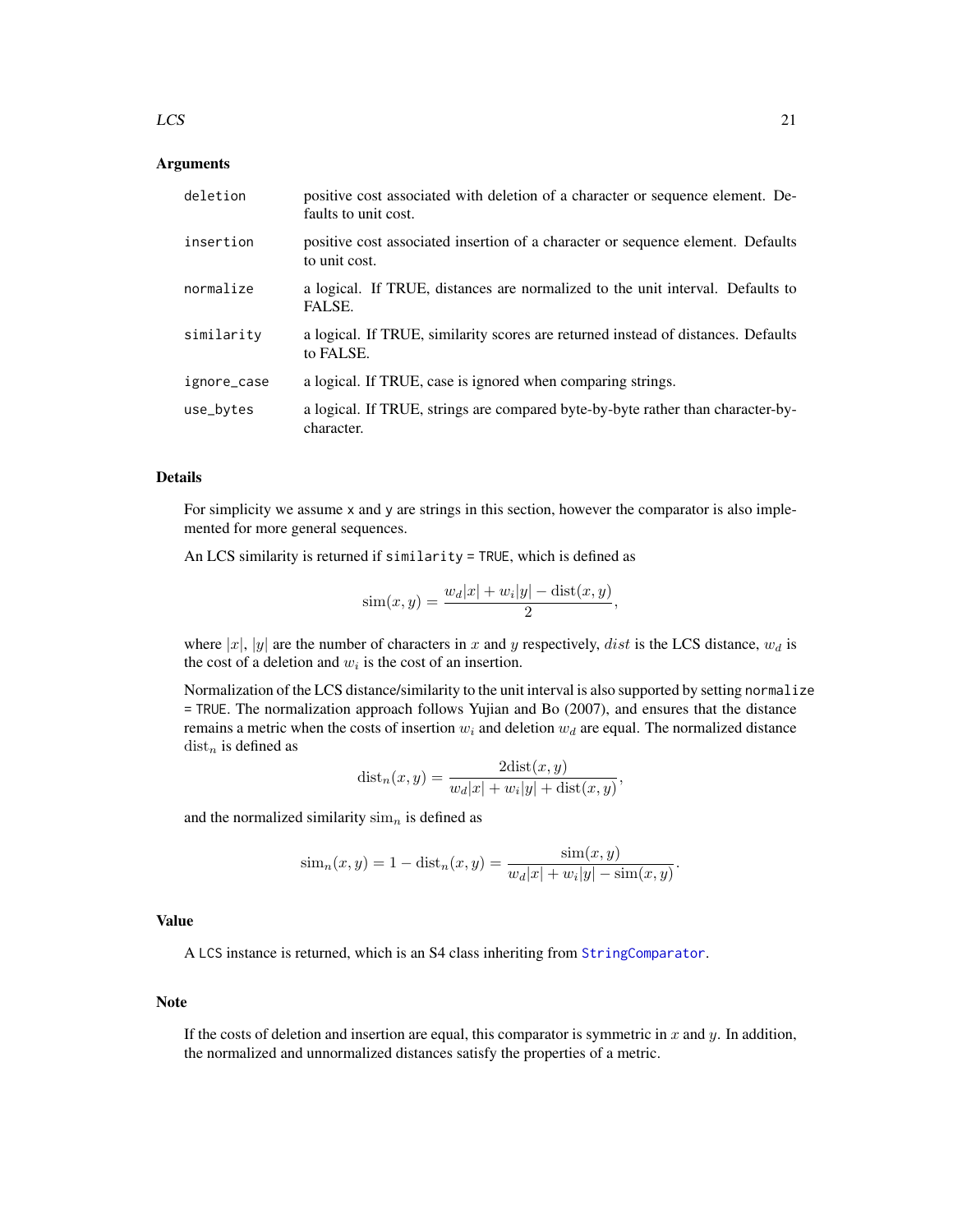#### <span id="page-21-0"></span>References

Bergroth, L., Hakonen, H., & Raita, T. (2000), "A survey of longest common subsequence algorithms", *Proceedings Seventh International Symposium on String Processing and Information Retrieval (SPIRE'00)*, 39-48.

Yujian, L. & Bo, L. (2007), "A Normalized Levenshtein Distance Metric", *IEEE Transactions on Pattern Analysis and Machine Intelligence* 29, 1091–1095.

#### See Also

Other edit-based comparators include [Hamming](#page-12-1), [Levenshtein](#page-21-1), [OSA](#page-28-2) and [DamerauLevenshtein](#page-4-2).

#### Examples

```
## There are no common substrings of size 3 for the following example,
## however there are two common substrings of size 2: "AC" and "BC".
## Hence the LCS similarity is 2.
x \le - "ABCDA"; y \le - "BAC"
LCS(similarity = TRUE)(x, y)
## Levenshtein distance reduces to LCS distance when the cost of
## substitution is high
x \le - "ABC"; y \le - "AAA"
```

```
LCS()(x, y) == Levenshtein(substitution = 100)(x, y)
```
<span id="page-21-1"></span>

|  | Levenshtein |  |
|--|-------------|--|
|  |             |  |

Levenshtein *Levenshtein String/Sequence Comparator*

#### Description

The Levenshtein (edit) distance between two strings/sequences  $x$  and  $y$  is the minimum cost of operations (insertions, deletions or substitutions) required to transform  $x$  into  $y$ .

#### Usage

```
Levenshtein(
  deletion = 1,
  insertion = 1,
  substitution = 1,
  normalize = FALSE,
  similarity = FALSE,
  ignore_case = FALSE,
  use_bytes = FALSE
)
```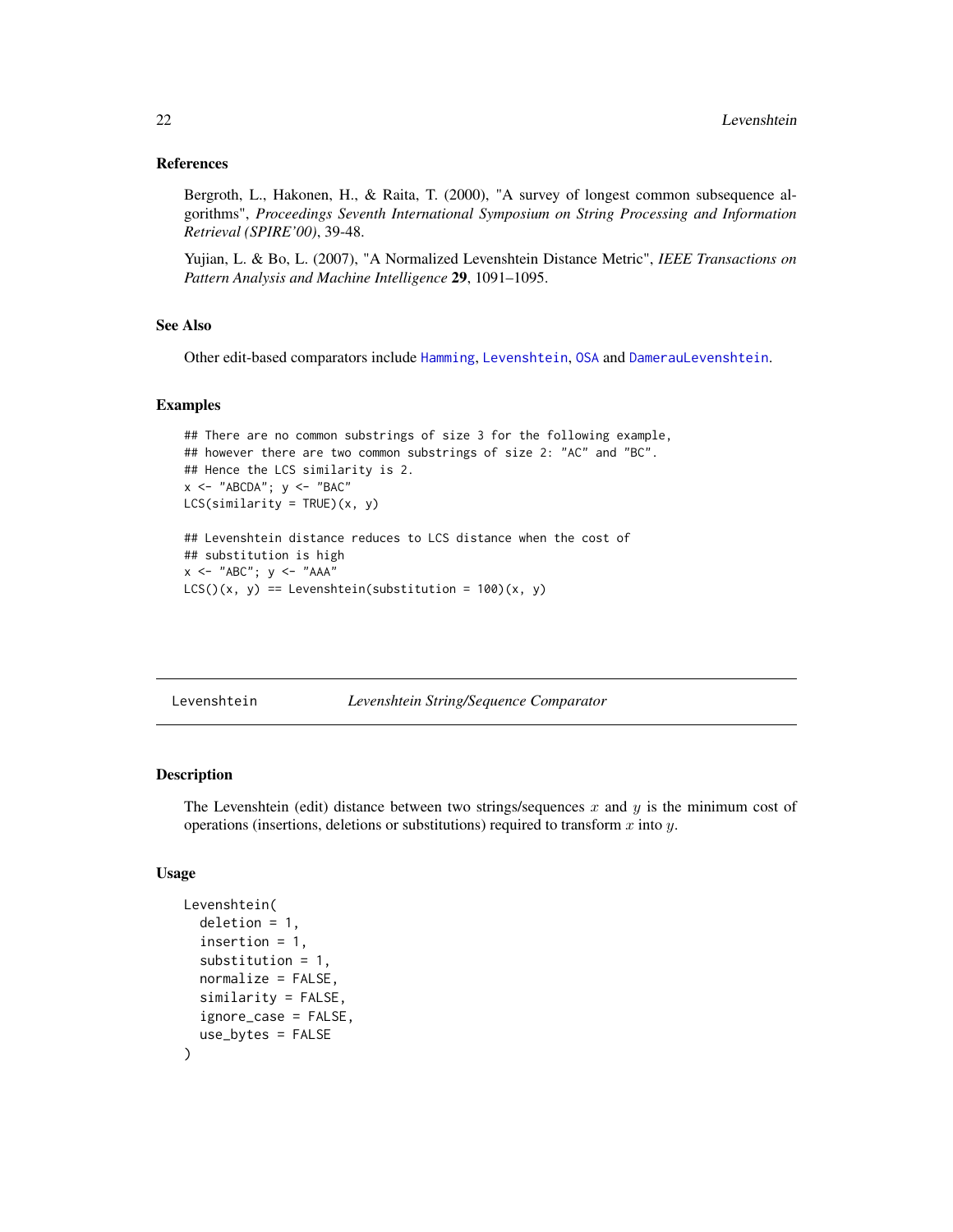#### <span id="page-22-0"></span>Levenshtein 23

#### Arguments

| deletion     | positive cost associated with deletion of a character or sequence element. De-<br>faults to unit cost.   |
|--------------|----------------------------------------------------------------------------------------------------------|
| insertion    | positive cost associated insertion of a character or sequence element. Defaults<br>to unit cost.         |
| substitution | positive cost associated with substitution of a character or sequence element.<br>Defaults to unit cost. |
| normalize    | a logical. If TRUE, distances are normalized to the unit interval. Defaults to<br>FALSE.                 |
| similarity   | a logical. If TRUE, similarity scores are returned instead of distances. Defaults<br>to FALSE.           |
| ignore_case  | a logical. If TRUE, case is ignored when comparing strings.                                              |
| use_bytes    | a logical. If TRUE, strings are compared byte-by-byte rather than character-by-<br>character.            |

#### Details

For simplicity we assume x and y are strings in this section, however the comparator is also implemented for more general sequences.

A Levenshtein similarity is returned if similarity = TRUE, which is defined as

$$
\text{sim}(x, y) = \frac{w_d |x| + w_i |y| - \text{dist}(x, y)}{2},
$$

where  $|x|$ ,  $|y|$  are the number of characters in x and y respectively, dist is the Levenshtein distance,  $w_d$  is the cost of a deletion and  $w_i$  is the cost of an insertion.

Normalization of the Levenshtein distance/similarity to the unit interval is also supported by setting normalize = TRUE. The normalization approach follows Yujian and Bo (2007), and ensures that the distance remains a metric when the costs of insertion  $w_i$  and deletion  $w_d$  are equal. The normalized distance  $dist_n$  is defined as

$$
dist_n(x, y) = \frac{2dist(x, y)}{w_d|x| + w_i|y| + dist(x, y)},
$$

and the normalized similarity  $\sin n$  is defined as

$$
\text{sim}_{n}(x, y) = 1 - \text{dist}_{n}(x, y) = \frac{\text{sim}(x, y)}{w_{d}|x| + w_{i}|y| - \text{sim}(x, y)}.
$$

#### Value

A Levenshtein instance is returned, which is an S4 class inheriting from [StringComparator](#page-35-1).

#### Note

If the costs of deletion and insertion are equal, this comparator is symmetric in  $x$  and  $y$ . In addition, the normalized and unnormalized distances satisfy the properties of a metric.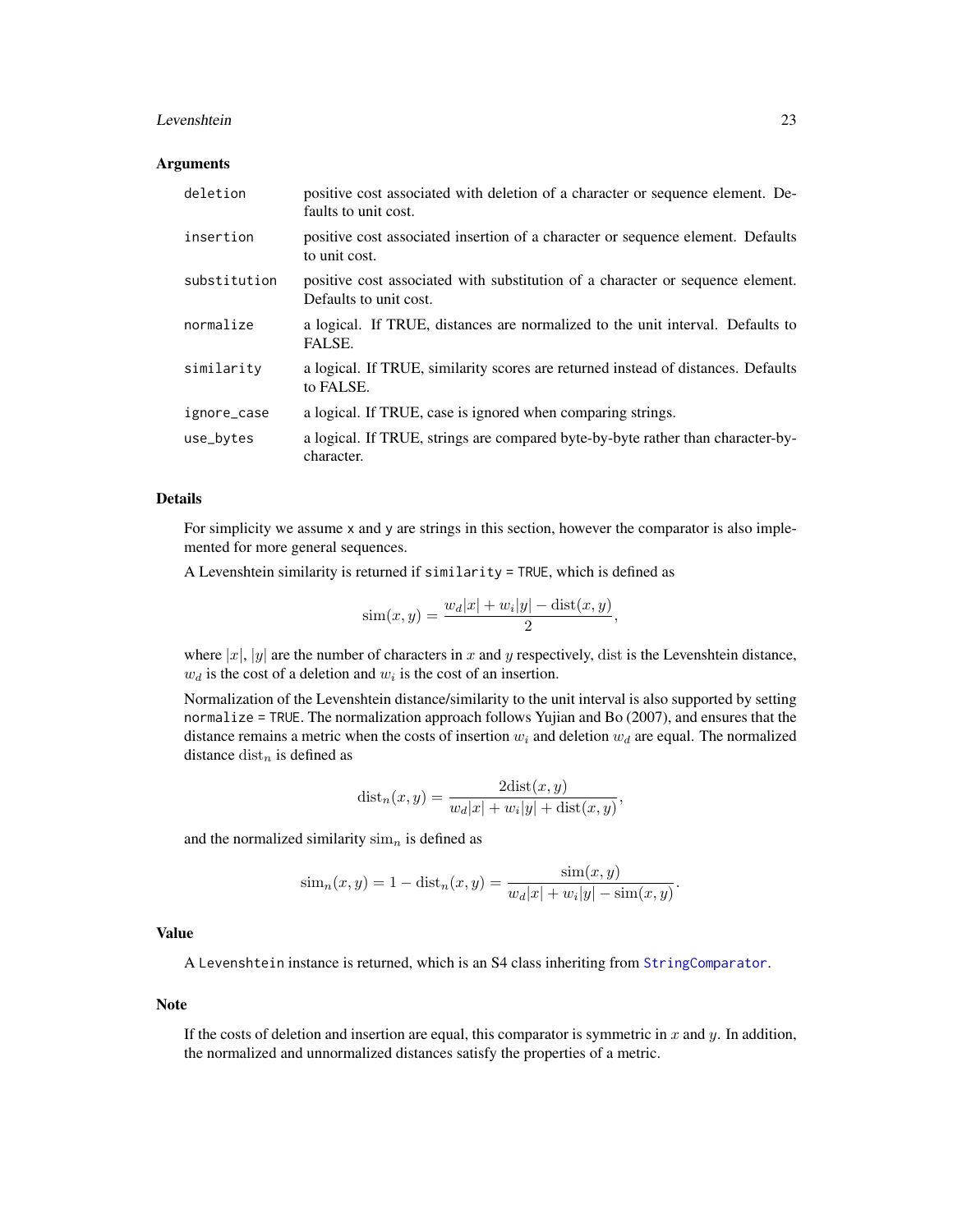#### References

Navarro, G. (2001), "A guided tour to approximate string matching", *ACM Computing Surveys (CSUR)*, 33(1), 31-88.

Yujian, L. & Bo, L. (2007), "A Normalized Levenshtein Distance Metric", *IEEE Transactions on Pattern Analysis and Machine Intelligence* 29, 1091–1095.

#### See Also

Other edit-based comparators include [Hamming](#page-12-1), [LCS](#page-19-1), [OSA](#page-28-2) and [DamerauLevenshtein](#page-4-2).

#### Examples

```
## Compare names with potential typos
x <- c("Brian Cheng", "Bryan Cheng", "Kondo Onyejekwe", "Condo Onyejekve")
pairwise(Levenshtein(), x, return_matrix = TRUE)
```

```
## When the substitution cost is high, Levenshtein distance reduces to LCS distance
Levenshtein(substitution = 100)("Iran", "Iraq") == LCS()("Iran", "Iraq")
```
<span id="page-23-1"></span>Lookup *Lookup String Comparator*

#### **Description**

Compares a pair of strings  $x$  and  $y$  by retrieving their distance/similarity score from a provided lookup table.

#### Usage

```
Lookup(
  lookup_table,
  values_colnames,
  score_colname,
  default_matrix = 0,default_nonmatch = NA_real_,
  symmetric = TRUE,
  ignore_case = FALSE
)
```
#### Arguments

| lookup_table    | data frame containing distances/similarities for pairs of values                                            |
|-----------------|-------------------------------------------------------------------------------------------------------------|
| values_colnames |                                                                                                             |
|                 | character vector containing the colnames corresponding to pairs of values (e.g.<br>strings) in lookup_table |
| score_colname   | name of column that contains distances/similarities in lookup_table                                         |

<span id="page-23-0"></span>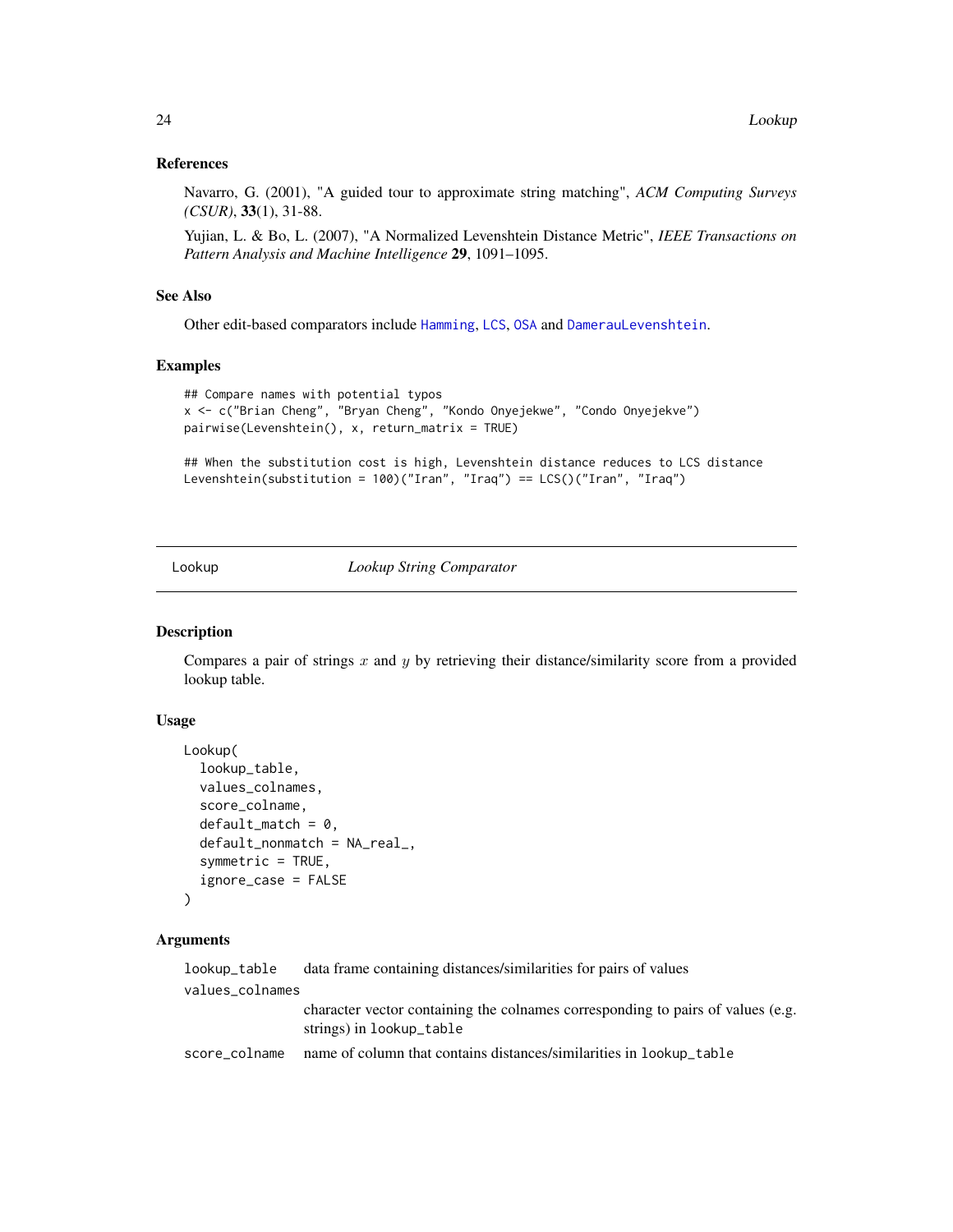#### <span id="page-24-0"></span>Manhattan 25

|                  | default_match distance/similarity to use if the pair of values match exactly and do not appear                                                                                                                                                    |
|------------------|---------------------------------------------------------------------------------------------------------------------------------------------------------------------------------------------------------------------------------------------------|
|                  | in lookup_table. Defaults to 0.0.                                                                                                                                                                                                                 |
| default_nonmatch |                                                                                                                                                                                                                                                   |
|                  | distance/similarity to use if the pair of values are not an exact match and do not<br>appear in lookup table. Defaults to NA.                                                                                                                     |
| symmetric        | whether the underlying distance/similarity scores are symmetric. If TRUE lookup_table<br>need only contain entries for one of the two pairs—i.e. an entry for value pair<br>$(y, x)$ is not required if an entry for $(x, y)$ is already present. |
| ignore_case      | a logical. If TRUE, case is ignored when comparing the strings.                                                                                                                                                                                   |

#### Details

The lookup table should contain three columns corresponding to  $x$ , and  $y$  (values\_colnames below) and the distance/similarity (score\_colname below). If a pair of values x and y is not in the lookup table, a default distance/similarity is returned depending on whether  $x = y$  (default\_match below) or  $x \neq y$  (default\_nonmatch below).

#### Value

A Lookup instance is returned, which is an S4 class inheriting from [StringComparator](#page-35-1).

#### Examples

```
## Measure the distance between cities
lookup_table <- data.frame(x = c("Melbourne", "Melbourne", "Sydney"),
                           y = c("Sydney", "Brisbane", "Brisbane"),
                           dist = c(713.4, 1374.8, 732.5))
comparator <- Lookup(lookup_table, c("x", "y"), "dist")
comparator("Sydney", "Melbourne")
comparator("Melbourne", "Perth")
```
<span id="page-24-1"></span>Manhattan *Manhattan Numeric Comparator*

#### Description

The Manhattan distance (a.k.a. L-1 distance) between two vectors x and y is the sum of the absolute differences of their Cartesian coordinates:

$$
\text{Manhattan}(x, y) = \sum_{i=1}^{n} |x_i - y_i|.
$$

Usage

Manhattan()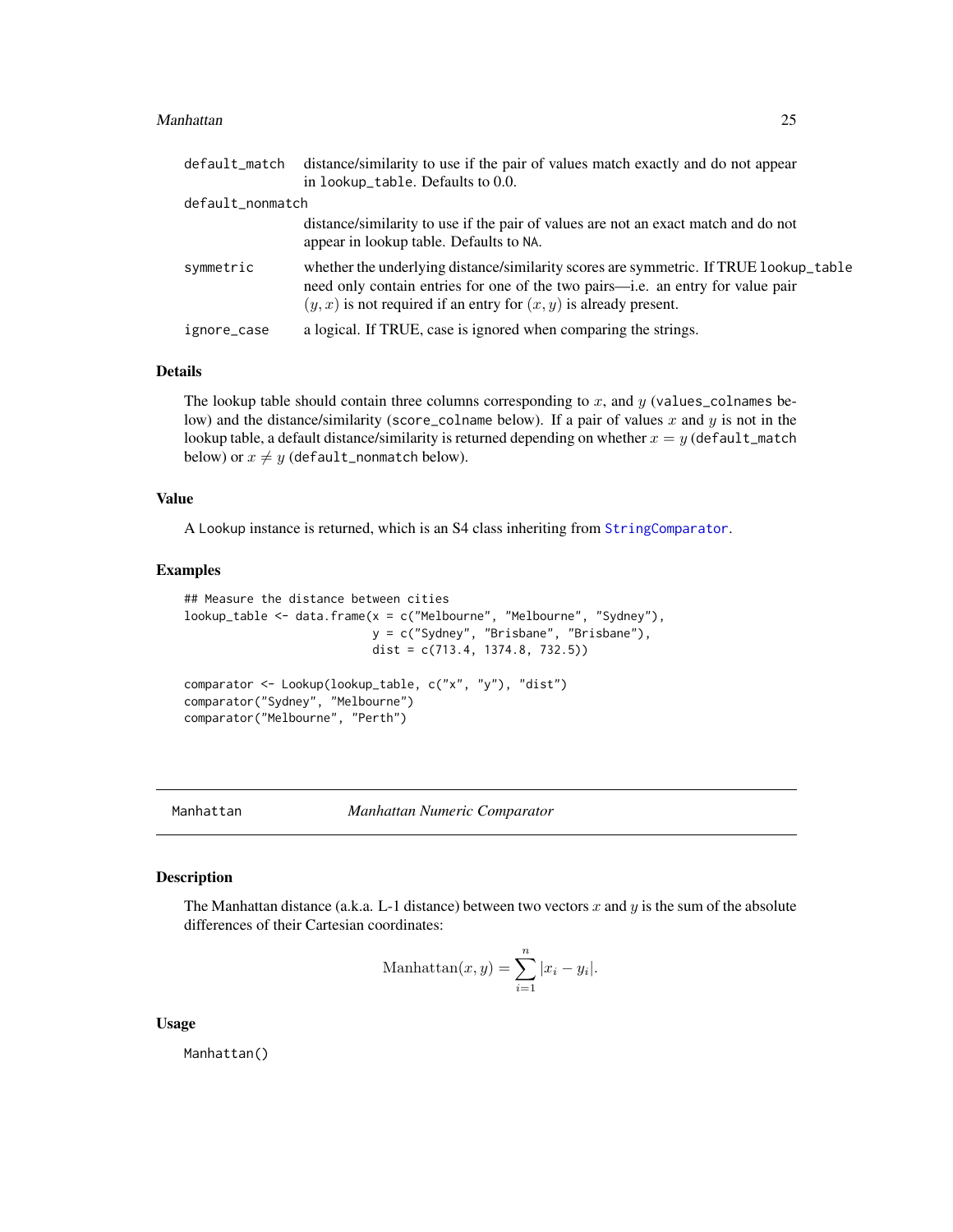<span id="page-25-0"></span>A Manhattan instance is returned, which is an S4 class inheriting from [Minkowski](#page-25-1).

#### Note

The Manhattan distance is a special case of the [Minkowski](#page-25-1) distance with  $p = 1$ .

#### See Also

Other numeric comparators include [Euclidean](#page-8-1), [Minkowski](#page-25-1) and [Chebyshev](#page-2-1).

#### Examples

```
## Distance between two vectors
x \leq -c(0, 1, 0, 1, 0)y \leftarrow \text{seq\_len}(5)Manhattan()(x, y)
## Distance between rows (elementwise) of two matrices
comparator <- Manhattan()
x \le - matrix(rnorm(25), nrow = 5)
y \le - matrix(rnorm(5), nrow = 1)
elementwise(comparator, x, y)
## Distance between rows (pairwise) of two matrices
pairwise(comparator, x, y)
```
<span id="page-25-1"></span>Minkowski *Minkowski Numeric Comparator*

#### Description

The Minkowski distance (a.k.a. L-p distance) between two vectors x and y is the p-th root of the sum of the absolute differences of their Cartesian coordinates raised to the p-th power:

$$
\text{Minkowski}(x, y) = \left(\sum_{i=1}^{n} |x_i - y_i|^p\right)^{1/p}.
$$

#### Usage

Minkowski( $p = 2$ )

#### Arguments

p a positive numeric specifying the order of the distance. Defaults to 2 (Euclidean distance). If p < 1 the Minkowski distance does not satisfy the triangle inequality and is therefore not a proper distance metric.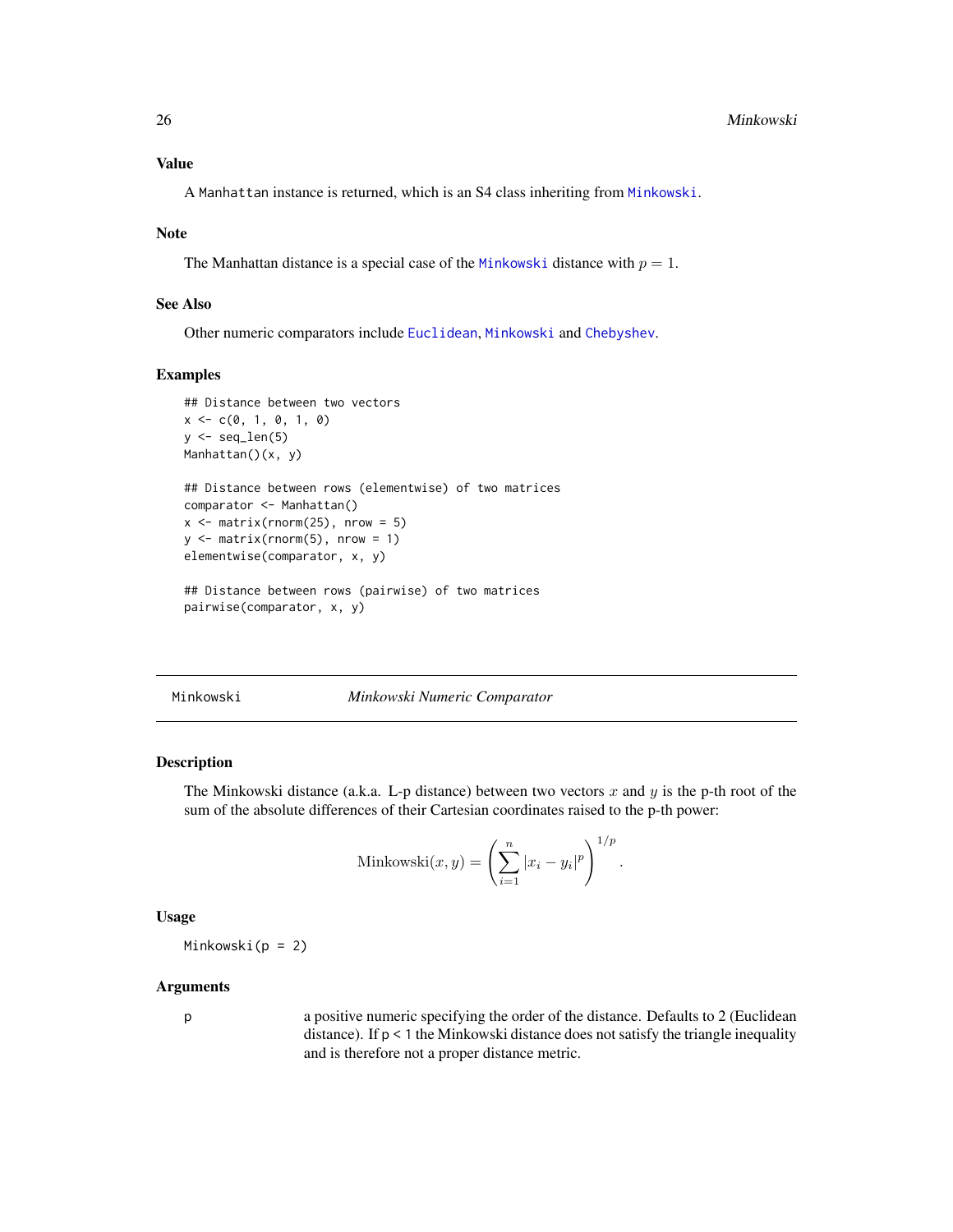#### <span id="page-26-0"></span>MongeElkan 27

#### Value

A Minkowski instance is returned, which is an S4 class inheriting from [NumericComparator](#page-28-1).

#### See Also

Other numeric comparators include [Manhattan](#page-24-1), [Euclidean](#page-8-1) and [Chebyshev](#page-2-1).

#### Examples

```
## Distance between two vectors
x \leq -c(0, 1, 0, 1, 0)y \leftarrow \text{seq\_len}(5)Minkowski()(x, y)
## Distance between rows (elementwise) of two matrices
comparator <- Minkowski()
x \le matrix(rnorm(25), nrow = 5)
y \le - matrix(rnorm(5), nrow = 1)
elementwise(comparator, x, y)
## Distance between rows (pairwise) of two matrices
pairwise(comparator, x, y)
```
<span id="page-26-1"></span>

MongeElkan *Monge-Elkan Token Comparator*

#### **Description**

Compares a pair of token sets  $x$  and  $y$  by computing similarity scores between all pairs of tokens using an internal string comparator, then taking the mean of the maximum scores for each token in  $\hat{x}$ .

#### Usage

```
MongeElkan(
  inner_comparator = Levenshtein(similarity = TRUE, normalize = TRUE),
  agg_function = base::mean,
  symmetrize = FALSE
)
```
#### Arguments

inner\_comparator

internal string comparator of class [StringComparator](#page-35-1). Defaults to [Levenshtein](#page-21-1) similarity.

agg\_function aggregation function to use when aggregating internal similarities/distances between tokens. Defaults to [mean](#page-0-0), however [hmean](#page-13-1) may be a better choice when the comparator returns normalized similarity scores.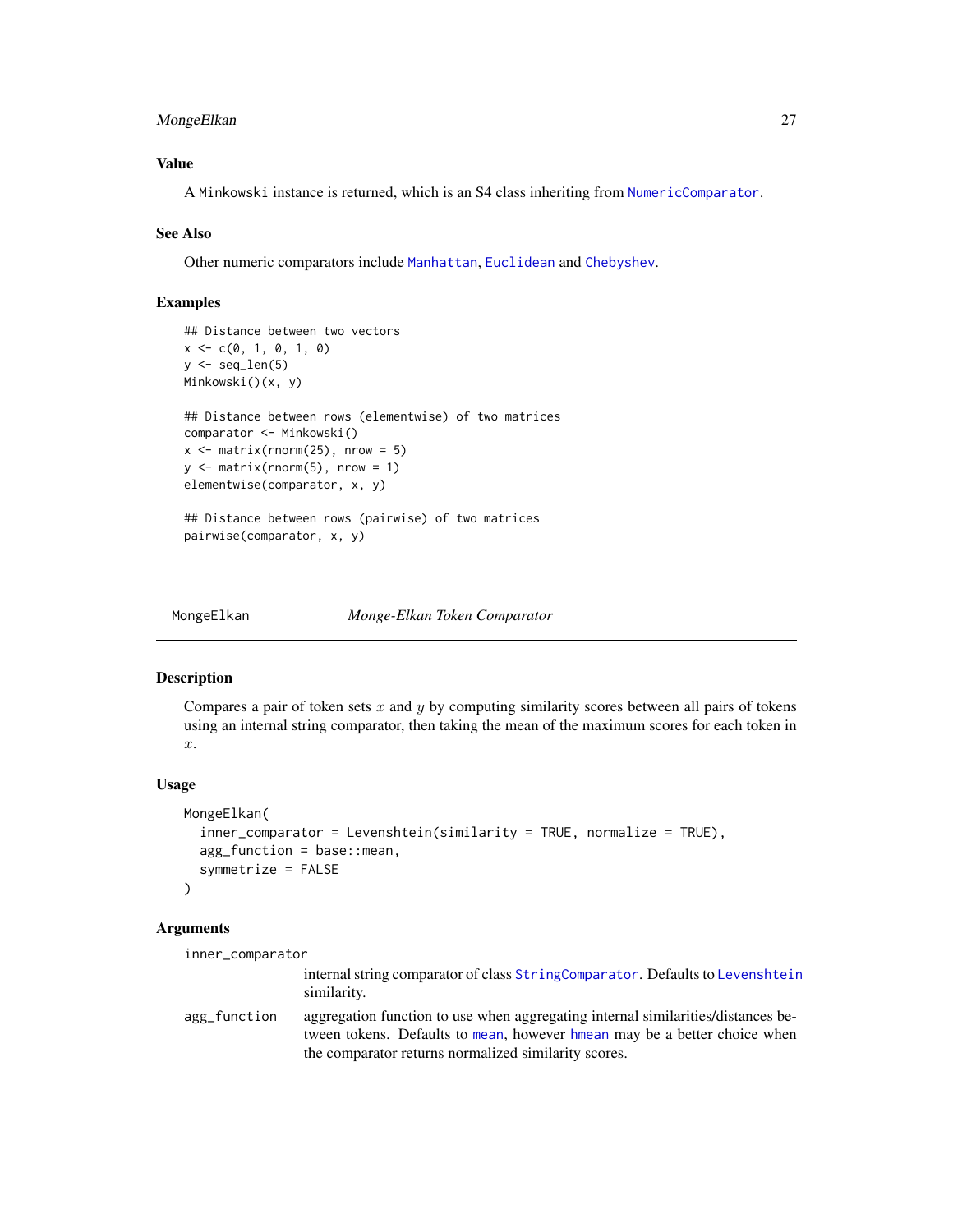<span id="page-27-0"></span>symmetrize logical indicating whether to use a symmetrized version of the Monge-Elkan comparator. Defaults to FALSE.

#### Details

A token set is an unordered enumeration of tokens, which may include duplicates. Given two token sets x and y, the Monge-Elkan comparator is defined as:

$$
ME(x, y) = \frac{1}{|x|} \sum_{i=1}^{|x|} \max_{j} \text{sim}(x_i, y_j)
$$

where  $x_i$  is the i-th token in  $x$ ,  $|x|$  is the number of tokens in  $x$  and sim is an internal string similarity comparator.

A generalization of the original Monge-Elkan comparator is implemented here, which allows for distance comparators in place of similarity comparators, and/or more general aggregation functions in place of the arithmetic mean. The generalized Monge-Elkan comparator is defined as:

$$
ME(x, y) = \arg(\text{opt}_j \text{ inner}(x_i, y_j))
$$

where inner is an internal distance or similarity comparator, opt is max if inner is a similarity comparator or min if it is a distance comparator, and agg is an aggregation function which takes a vector of scores for each token in  $x$  and returns a scalar.

By default, the Monge-Elkan comparator is asymmetric in its arguments x and y. If symmetrize = TRUE, a symmetric version of the comparator is obtained as follows

$$
ME_{sym}(x, y) = opt \{ME(x, y), ME(y, x)\}
$$

where opt is defined above.

#### Value

A MongeElkan instance is returned, which is an S4 class inheriting from [StringComparator](#page-35-1).

#### References

Monge, A. E., & Elkan, C. (1996), "The Field Matching Problem: Algorithms and Applications", In *Proceedings of the Second International Conference on Knowledge Discovery and Data Mining (KDD'96)*, pp. 267-270.

Jimenez, S., Becerra, C., Gelbukh, A., & Gonzalez, F. (2009), "Generalized Monge-Elkan Method for Approximate Text String Comparison", In *Computational Linguistics and Intelligent Text Processing*, pp. 559-570.

#### Examples

```
## Compare names with heterogenous representations
x <- "The University of California - San Diego"
y <- "Univ. Calif. San Diego"
# Tokenize strings on white space
x \leftarrow \text{strsplit}(x, ' \setminus s^+)y \leftarrow \text{strsplit}(y, \sqrt{\s+1})
```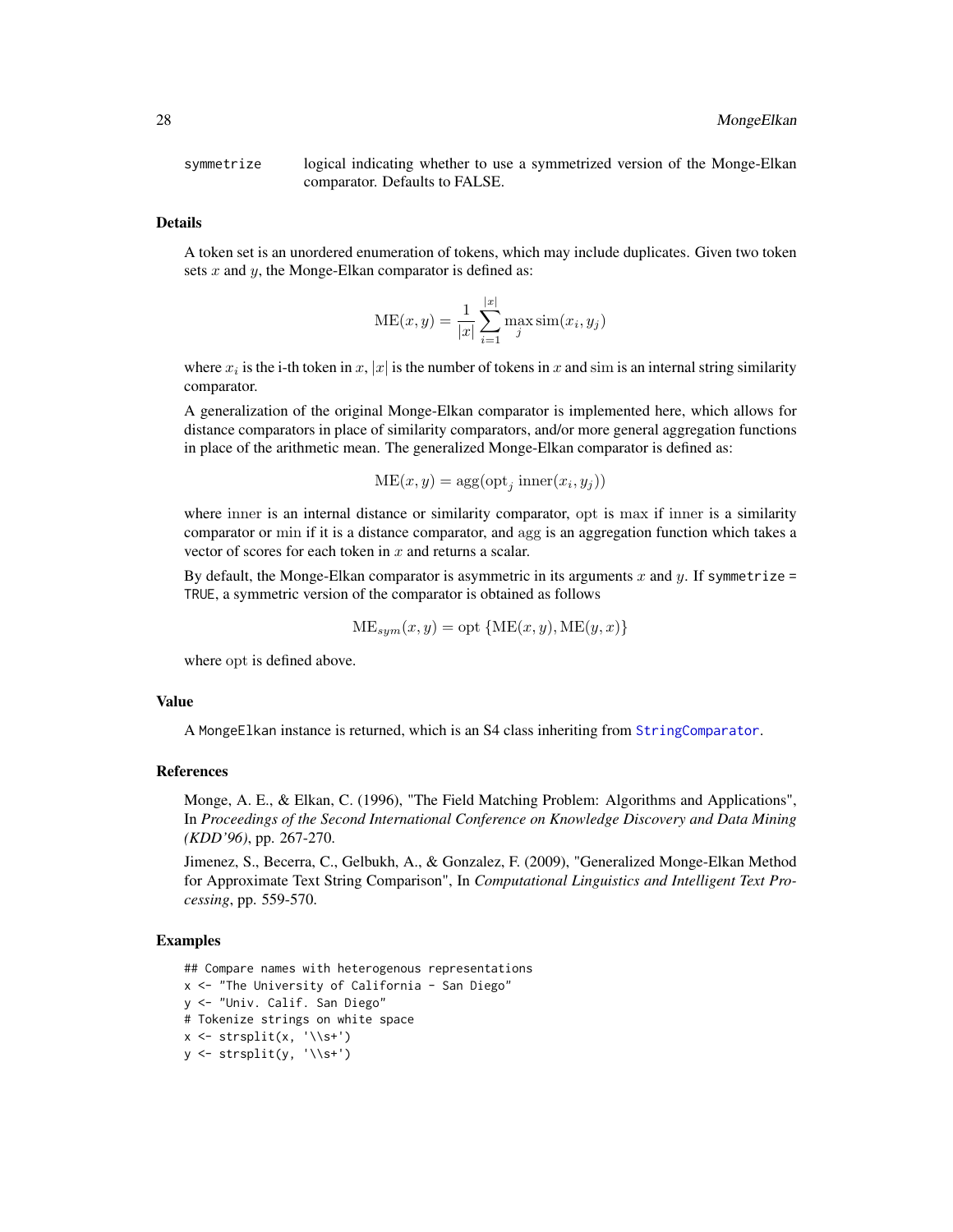#### <span id="page-28-0"></span>NumericComparator-class 29

```
MongeElkan()(x, y)
## The symmetrized variant is arguably more appropriate for this example
MongeElkan(symmetrize = TRUE)(x, y)
## Using a different internal comparator changes the result
MongeElkan(inner_comparator = BinaryComp(), symmetrize=TRUE)(x, y)
```
<span id="page-28-1"></span>NumericComparator-class

*Virtual Numeric Comparator Class*

#### Description

Represents a comparator for comparing pairs of numeric vectors.

#### Slots

. Data a function that calls the elementwise method for this class, with arguments  $x$ ,  $y$  and  $\dots$ 

- symmetric a logical of length 1. If TRUE, the comparator is symmetric in its arguments—i.e.  $comparator(x, y)$  is identical to comparator(y, x).
- distance a logical of length 1. If TRUE, the comparator produces distances and satisfies comparator $(x, x)$ = 0. The comparator may not satisfy all of the properties of a distance metric.
- similarity a logical of length 1. If TRUE, the comparator produces similarity scores.
- tri\_inequal a logical of length 1. If TRUE, the comparator satisfies the triangle inequality. This is only possible (but not guaranteed) if distance = TRUE and symmetric = TRUE.

<span id="page-28-2"></span>OSA *Optimal String Alignment (OSA) String/Sequence Comparator*

#### Description

The Optimal String Alignment (OSA) distance between two strings/sequences x and y is the minimum cost of operations (insertions, deletions, substitutions or transpositions) required to transform x into y, subject to the constraint that *no substring/subsequence is edited more than once*.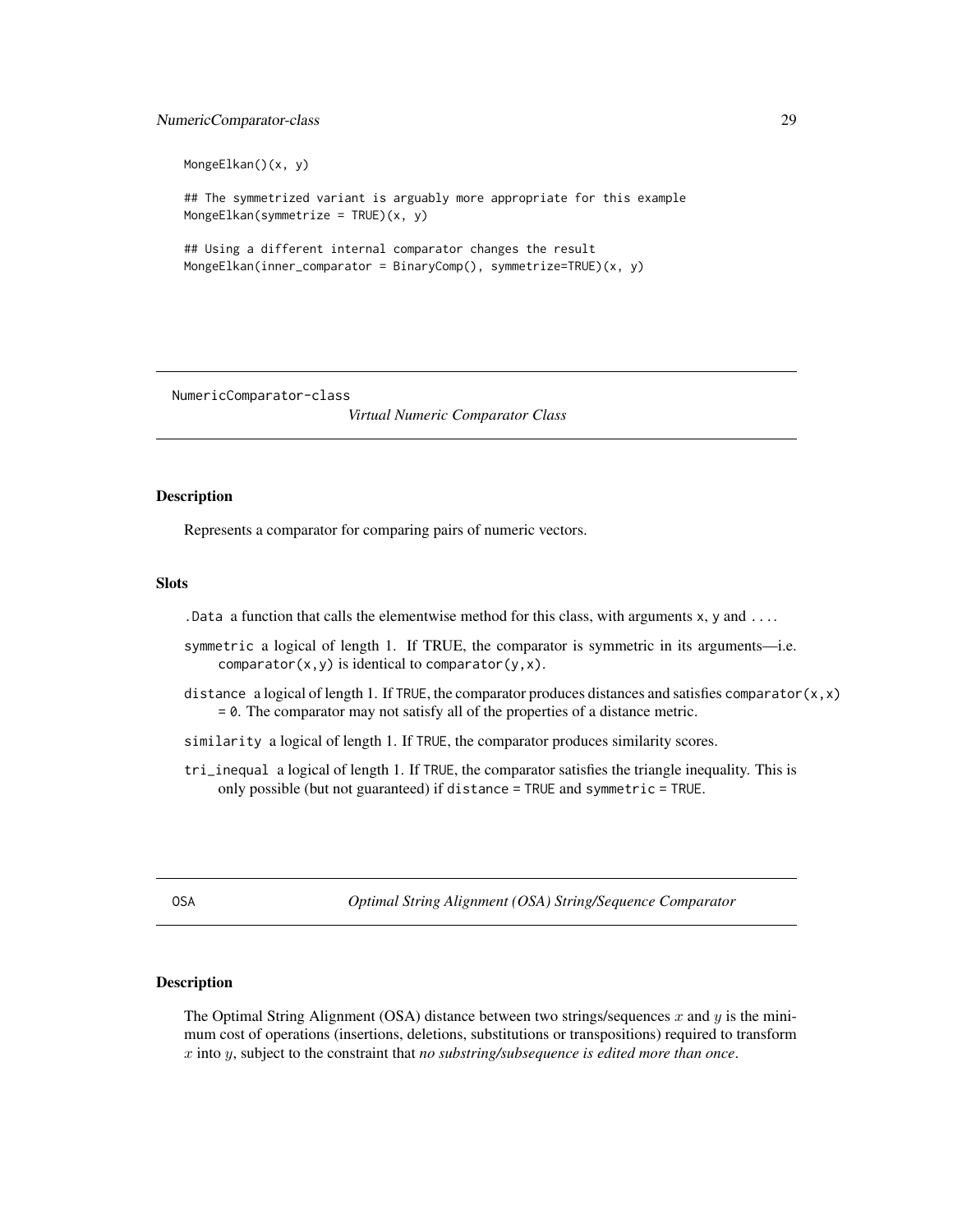#### Usage

```
OSA(
  deletion = 1,
  insertion = 1,
  substitution = 1,
  transposition = 1,
  normalize = FALSE,
  similarity = FALSE,
  ignore_case = FALSE,
  use_bytes = FALSE
)
```
#### Arguments

| deletion      | positive cost associated with deletion of a character or sequence element. De-<br>faults to unit cost.                      |
|---------------|-----------------------------------------------------------------------------------------------------------------------------|
| insertion     | positive cost associated insertion of a character or sequence element. Defaults<br>to unit cost.                            |
| substitution  | positive cost associated with substitution of a character or sequence element.<br>Defaults to unit cost.                    |
| transposition | positive cost associated with transposing (swapping) a pair of characters or se-<br>quence elements. Defaults to unit cost. |
| normalize     | a logical. If TRUE, distances are normalized to the unit interval. Defaults to<br>FALSE.                                    |
| similarity    | a logical. If TRUE, similarity scores are returned instead of distances. Defaults<br>to FALSE.                              |
| ignore_case   | a logical. If TRUE, case is ignored when comparing strings.                                                                 |
| use_bytes     | a logical. If TRUE, strings are compared byte-by-byte rather than character-by-<br>character.                               |

#### Details

For simplicity we assume x and y are strings in this section, however the comparator is also implemented for more general sequences.

An OSA similarity is returned if similarity = TRUE, which is defined as

$$
\sin(x, y) = \frac{w_d |x| + w_i |y| - \text{dist}(x, y)}{2},
$$

where |x|, |y| are the number of characters in x and y respectively, dist is the OSA distance,  $w_d$  is the cost of a deletion and  $w_i$  is the cost of an insertion.

Normalization of the OSA distance/similarity to the unit interval is also supported by setting normalize = TRUE. The normalization approach follows Yujian and Bo (2007), and ensures that the distance remains a metric when the costs of insertion  $w_i$  and deletion  $w_d$  are equal. The normalized distance  $dist_n$  is defined as

$$
dist_n(x, y) = \frac{2dist(x, y)}{w_d|x| + w_i|y| + dist(x, y)},
$$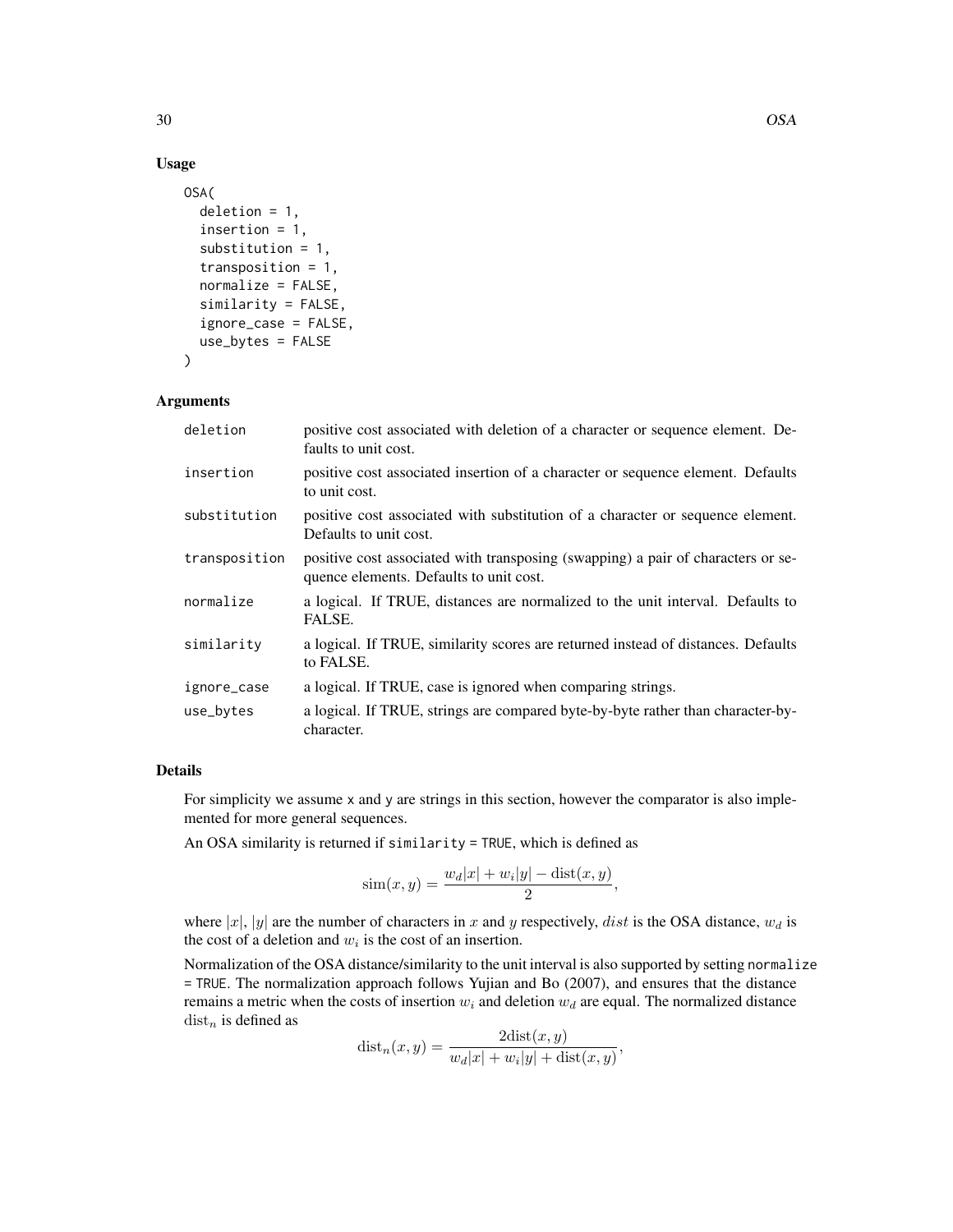<span id="page-30-0"></span>and the normalized similarity  $\lim_{n}$  is defined as

$$
\text{sim}_{n}(x, y) = 1 - \text{dist}_{n}(x, y) = \frac{\text{sim}(x, y)}{w_{d}|x| + w_{i}|y| - \text{sim}(x, y)}.
$$

#### Value

An OSA instance is returned, which is an S4 class inheriting from [StringComparator](#page-35-1).

#### Note

If the costs of deletion and insertion are equal, this comparator is symmetric in x and y. The OSA distance is not a proper metric as it does not satisfy the triangle inequality. The Damerau-Levenshtein distance is closely related—it allows the same edit operations as OSA, but removes the requirement that no substring can be edited more than once.

#### References

Boytsov, L. (2011), "Indexing methods for approximate dictionary searching: Comparative analysis", *ACM J. Exp. Algorithmics* 16, Article 1.1.

Navarro, G. (2001), "A guided tour to approximate string matching", *ACM Computing Surveys (CSUR)*, 33(1), 31-88.

Yujian, L. & Bo, L. (2007), "A Normalized Levenshtein Distance Metric", *IEEE Transactions on Pattern Analysis and Machine Intelligence* 29: 1091–1095.

#### See Also

Other edit-based comparators include [Hamming](#page-12-1), [LCS](#page-19-1), [Levenshtein](#page-21-1) and [DamerauLevenshtein](#page-4-2).

#### Examples

```
## Compare strings with a transposition error
x \leftarrow "plauge"; y \leftarrow "plague"
OSA()(x, y) != Levenshtein()(x, y)
## Unlike Damerau-Levenshtein, OSA does not allow a substring to be
## edited more than once
x \le - "ABC"; y \le - "CA"
OSA() (x, y) != DamerauLevenshtein()(x, y)
## Compare car names using normalized OSA similarity
data(mtcars)
```

```
cars <- rownames(mtcars)
pairwise(OSA(similarity = TRUE, normalize=TRUE), cars)
```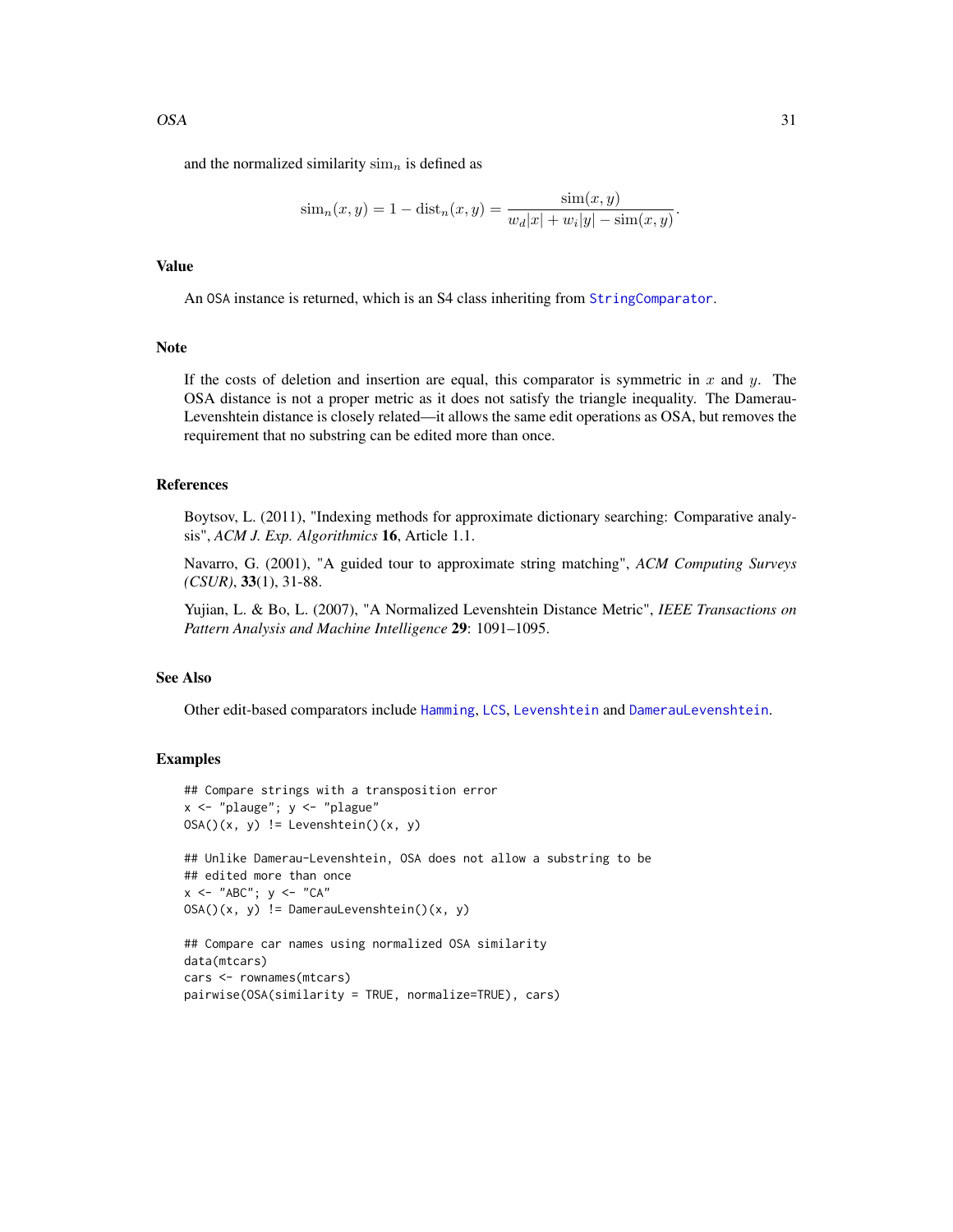#### <span id="page-31-0"></span>Description

Computes pairwise similarities/distances between two collections of objects (strings, vectors, etc.) using the provided comparator.

#### Usage

```
pairwise(comparator, x, y, return_matrix = FALSE, ...)
## S4 method for signature 'Comparator,ANY,missing'
pairwise(comparator, x, y, return_matrix = FALSE, ...)
## S4 method for signature 'CppSeqComparator, list, list'
pairwise(comparator, x, y, return_matrix = FALSE, ...)
## S4 method for signature 'CppSeqComparator,list,`NULL`'
pairwise(comparator, x, y, return_matrix = FALSE, ...)
## S4 method for signature 'StringComparator, vector, vector'
pairwise(comparator, x, y, return_matrix = FALSE, ...)
## S4 method for signature 'StringComparator, vector, `NULL`'
pairwise(comparator, x, y, return_matrix = FALSE, ...)
## S4 method for signature 'NumericComparator, matrix, vector'
pairwise(comparator, x, y, return_matrix = FALSE, ...)
## S4 method for signature 'NumericComparator,vector,matrix'
pairwise(comparator, x, y, return_matrix = FALSE, ...)
## S4 method for signature 'Chebyshev, matrix, matrix'
pairwise(comparator, x, y, return_matrix = FALSE, ...)
## S4 method for signature 'Chebyshev,matrix,`NULL`'
pairwise(comparator, x, y, return_matrix = FALSE, ...)
## S4 method for signature 'Minkowski,matrix,matrix'
elementwise(comparator, x, y, ...)
## S4 method for signature 'Minkowski, matrix, matrix'
pairwise(comparator, x, y, return_matrix = FALSE, ...)
## S4 method for signature 'Minkowski,matrix,`NULL`'
pairwise(comparator, x, y, return_matrix = FALSE, ...)
```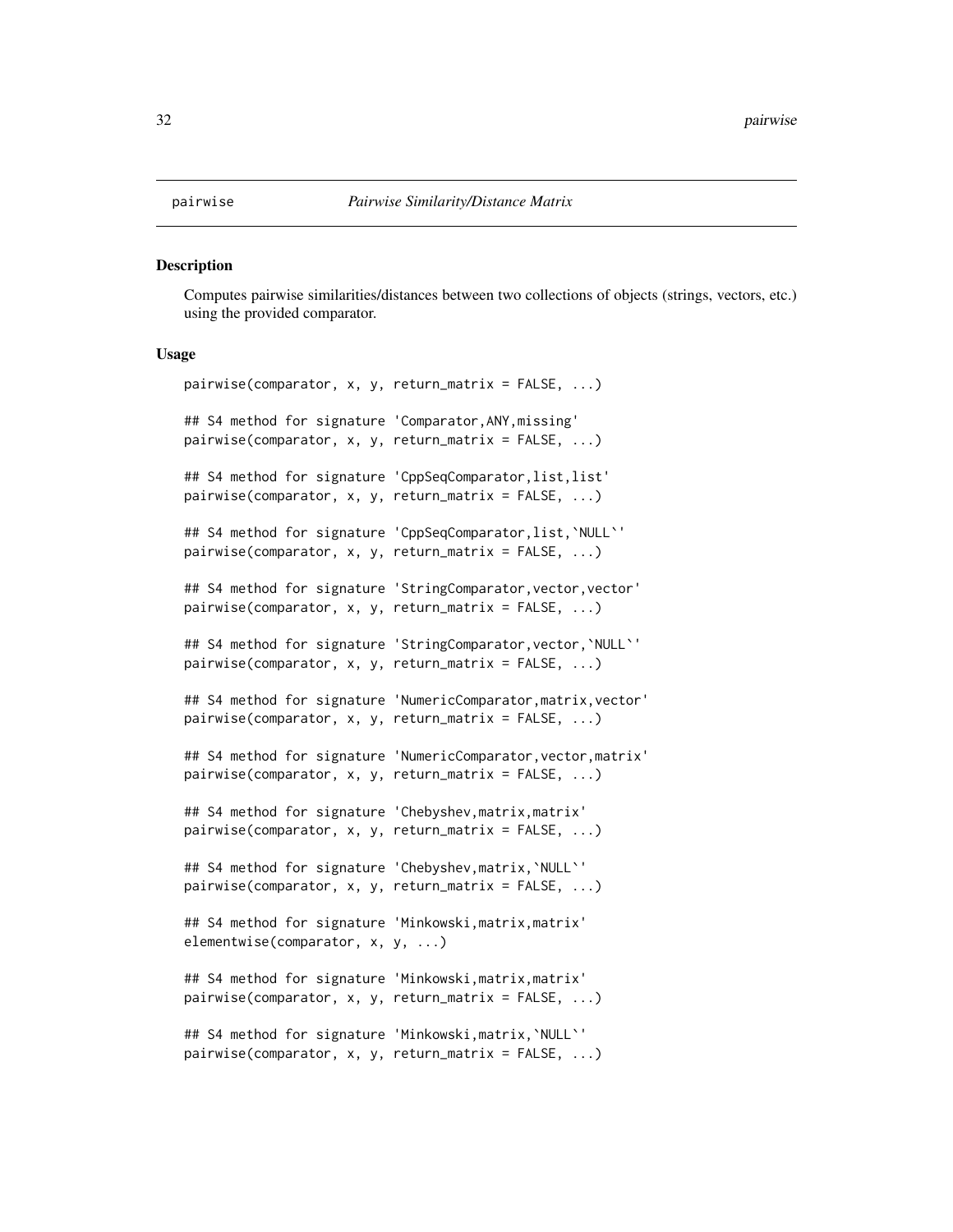```
## S4 method for signature 'FuzzyTokenSet, list, list'
pairwise(comparator, x, y, return_matrix = FALSE, ...)
## S4 method for signature 'FuzzyTokenSet, vector, `NULL`'
pairwise(comparator, x, y, return_matrix = FALSE, ...)
## S4 method for signature 'InVocabulary, vector, vector'
pairwise(comparator, x, y, return_matrix = FALSE, ...)
## S4 method for signature 'InVocabulary, vector, `NULL`'
pairwise(comparator, x, y, return_matrix = FALSE, ...)
## S4 method for signature 'Lookup, vector, vector'
pairwise(comparator, x, y, return_matrix = FALSE, ...)
## S4 method for signature 'Lookup, vector, `NULL`'
pairwise(comparator, x, y, return_matrix = FALSE, ...)
## S4 method for signature 'MongeElkan,list,list'
pairwise(comparator, x, y, return_matrix = FALSE, ...)
## S4 method for signature 'MongeElkan,list,`NULL`'
pairwise(comparator, x, y, return_matrix = FALSE, ...)
```
#### Arguments

| comparator    | a comparator used to compare the objects, which is a sub-class of Comparator.                                                                                                                                                                      |
|---------------|----------------------------------------------------------------------------------------------------------------------------------------------------------------------------------------------------------------------------------------------------|
| x, y          | a collection of objects to compare, typically stored as entries in an atomic vector,<br>rows in a matrix, or entries in a list. The required format depends on the type of<br>comparator. y may be omitted or set to NULL to compare objects in x. |
| return_matrix | a logical of length 1. If FALSE (default), the pairwise similarities/distances will<br>be returned as a PairwiseMatrix which is more space-efficient for symmetric<br>comparators. If TRUE, a standard matrix is returned instead.                 |
|               | other parameters passed on to other methods.                                                                                                                                                                                                       |

#### Value

If both  $x$  and  $y$  are specified, every object in  $x$  is compared with every object in  $y$  using the comparator, and the resulting scores are returned in a  $size(x)$  by  $size(y)$  matrix.

If only x is specified, then the objects in x are compared with themselves using the comparator, and the resulting scores are returned in a size $(x)$  by size $(y)$  matrix.

By default, the matrix is represented as an instance of the [PairwiseMatrix](#page-34-1) class, which is more space-efficient for symmetric comparators when y is not specified. However, if return\_matrix = TRUE, the matrix is returned as an ordinary [matrix](#page-0-0) instead.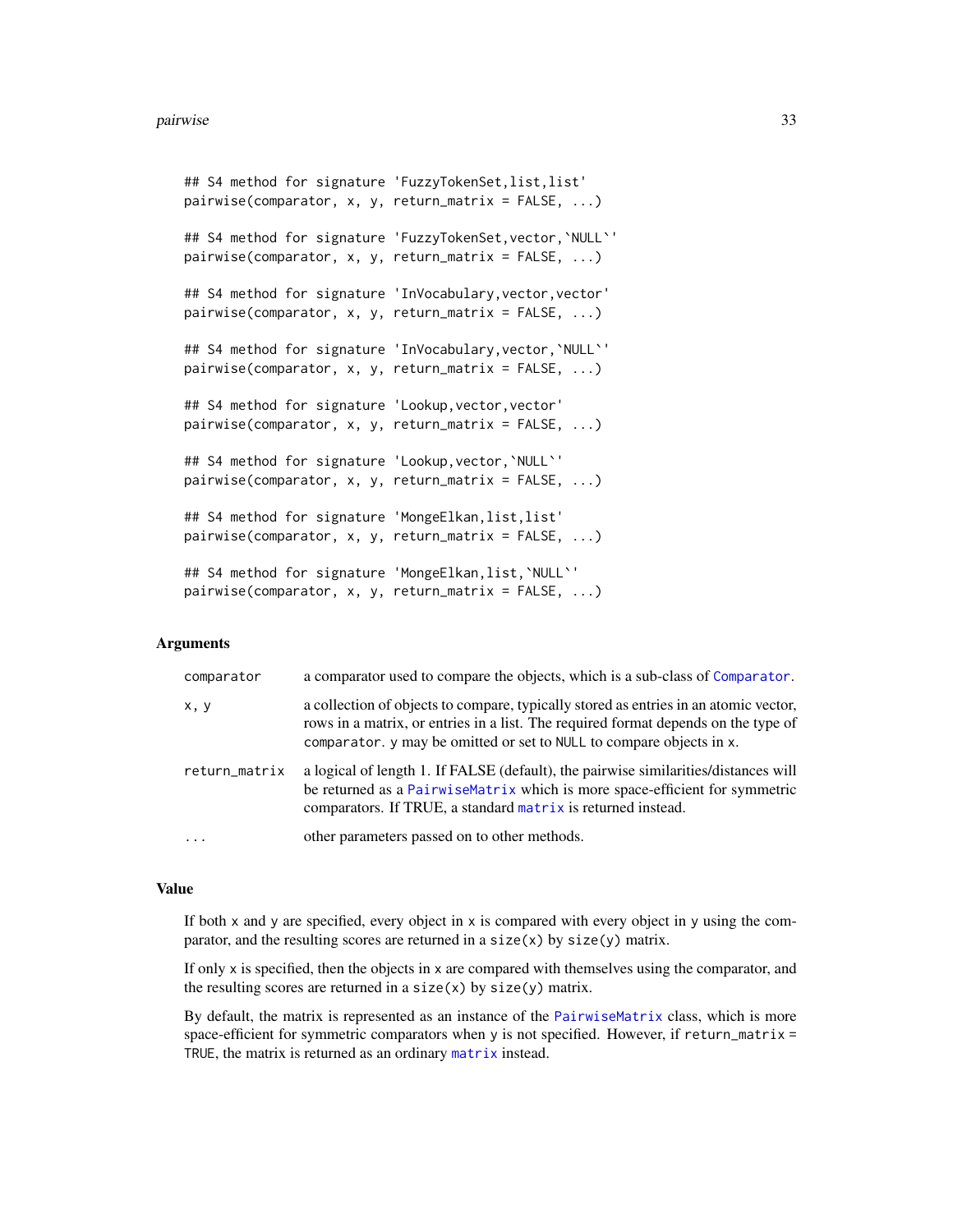#### <span id="page-33-0"></span>Methods (by class)

- comparator = Comparator,  $x = \text{ANY}$ ,  $y = \text{missing}$ : Compute a pairwise comparator when y
- comparator = [CppSeqComparator](#page-4-1), $x = 1$ ist, $y = 1$ ist: Specialization for CppSeqComparator where x and y are lists of sequences (vectors) to compare.
- comparator = CppSeqComparator,x = list,y = NULL: Specialization for [CppSeqComparator](#page-4-1) where x is a list of sequences (vectors) to compare.
- comparator = [StringComparator](#page-35-1), x = vector, y = vector: Specialization for StringComparator where x and y are vectors of strings to compare.
- comparator = [StringComparator](#page-35-1), x = vector, y = NULL: Specialization for StringComparator where x is a vector of strings to compare.
- comparator = NumericComparator,x = matrix,y = vector: Specialization for [NumericComparator](#page-28-1) where x is a matrix of rows (interpreted as vectors) to compare with a vector y.
- comparator = NumericComparator,x = vector,y = matrix: Specialization for [NumericComparator](#page-28-1) where  $x$  is a vector to compare with a matrix  $y$  of rows (interpreted as vectors).
- comparator = [Chebyshev](#page-2-1),  $x =$  matrix,  $y =$  matrix: Specialization for Chebyshev where  $x$ and y matrices of rows (interpreted as vectors) to compare.
- comparator = Chebyshev,  $x = matrix$ ,  $y = NULL$ : Specialization for [Minkowski](#page-25-1) where x is a matrix of rows (interpreted as vectors) to compare among themselves.
- comparator = [Minkowski](#page-25-1), $x = matrix, y = matrix: Specialization for a Minkowski where  $x$$ and y matrices of rows (interpreted as vectors) to compare.
- comparator = [Minkowski](#page-25-1),  $x =$  matrix,  $y =$  matrix: Specialization for a Minkowski where  $x$ and y matrices of rows (interpreted as vectors) to compare.
- comparator = [Minkowski](#page-25-1),  $x = matrix$ ,  $y = NULL$ : Specialization for Minkowski where x is a matrix of rows (interpreted as vectors) to compare among themselves.
- comparator = [FuzzyTokenSet](#page-9-1),  $x = list$ ,  $y = list$ : Specialization for FuzzyTokenSet where x and y are lists of token vectors to compare.
- comparator = [FuzzyTokenSet](#page-9-1), x = vector, y = NULL: Specialization for FuzzyTokenSet where x is a list of token vectors to compare among themselves.
- comparator = [InVocabulary](#page-14-1),  $x =$  vector,  $y =$  vector: Specialization for InVocabulary where x and y are vectors of strings to compare.
- comparator = [InVocabulary](#page-14-1),  $x =$  vector,  $y =$  NULL: Specialization for InVocabulary where x is a vector of strings to compare among themselves.
- comparator = [Lookup](#page-23-1),  $x =$  vector,  $y =$  vector: Specialization for a Lookup where  $x$  and  $y$ are vectors of strings to compare
- comparator = [Lookup](#page-23-1),  $x =$  vector,  $y =$  NULL: Specialization for Lookup where x is a vector of strings to compare among themselves
- comparator = [MongeElkan](#page-26-1),  $x =$  list,  $y =$  list: Specialization for MongeElkan where x and y are lists of token vectors to compare.
- comparator = [MongeElkan](#page-26-1), $x = list$ ,  $y = NULL$ : Specialization for MongeElkan where x is a list of token vectors to compare among themselves.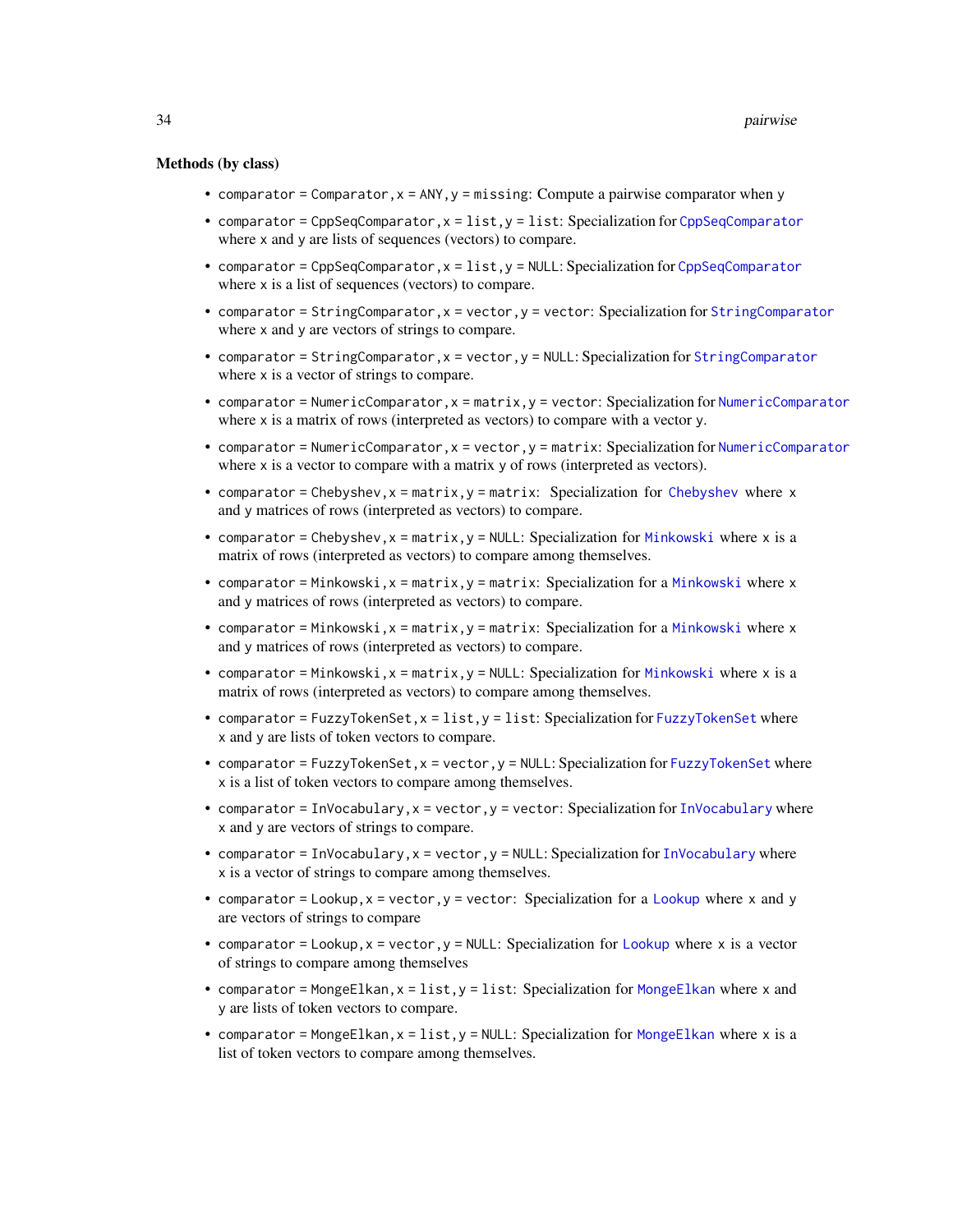#### <span id="page-34-0"></span>PairwiseMatrix-class 35

#### Examples

```
## Computing the distances between a query point y (a 3D numeric vector)
## and a set of reference points x
x \le - rbind(c(1,0,1), c(0,0,0), c(-1,2,-1))
y \leq c(10, 5, 10)pairwise(Manhattan(), x, y)
## Computing the pairwise similarities among a set of strings
x <- c("Benjamin", "Ben", "Benny", "Bne", "Benedict", "Benson")
comparator <- DamerauLevenshtein(similarity = TRUE, normalize = TRUE)
pairwise(comparator, x, return_matrix = TRUE) # return an ordinary matrix
```
<span id="page-34-1"></span>PairwiseMatrix-class *Pairwise Similarity/Distance Matrix*

#### **Description**

Represents a pairwise similarity or distance matrix.

#### Usage

```
as.PairwiseMatrix(x, ...)
## S4 method for signature 'matrix'
as.PairwiseMatrix(x, ...)
## S4 method for signature 'PairwiseMatrix'
as.matrix(x, \ldots)
```
#### Arguments

|          | an R object.                                  |
|----------|-----------------------------------------------|
| $\cdots$ | additional arguments to be passed to methods. |

#### Details

If the elements being compared are from the same set, the matrix may be symmetric if the comparator is symmetric. In this case, entries in the upper triangle and/or along the diagonal may not be stored in memory, since they are redundant.

#### Functions

- as.PairwiseMatrix: Convert an R object x to a PairwiseMatrix.
- as.PairwiseMatrix,matrix-method: Convert an ordinary [matrix](#page-0-0) x to a PairwiseMatrix.
- as.matrix,PairwiseMatrix-method: Convert a PairwiseMatrix x to an ordinary [matrix](#page-0-0).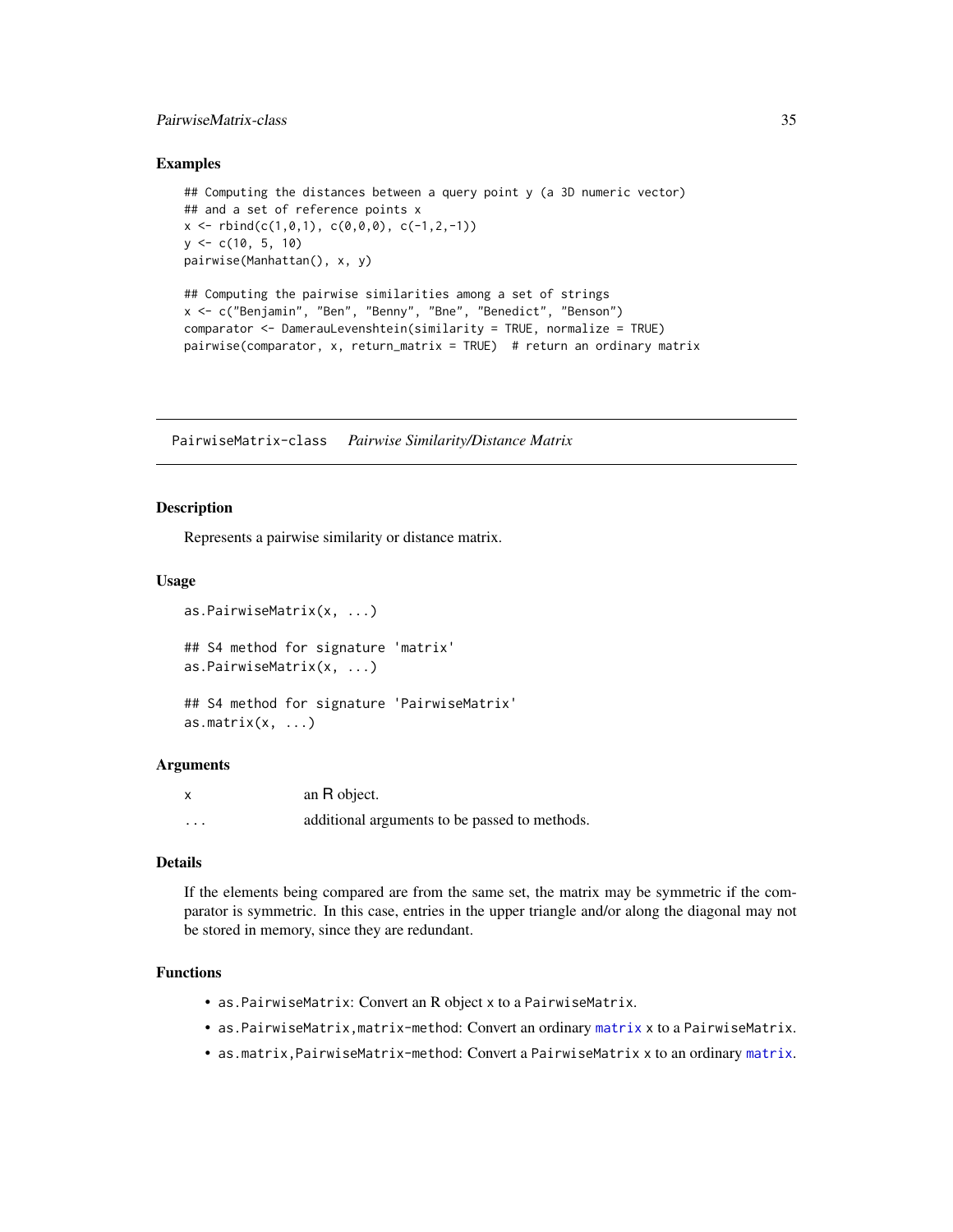#### <span id="page-35-0"></span>Slots

- .Data entries of the matrix in column-major order. Entries in the upper triangle and/or on the diagonal may be omitted.
- Dim integer vector of length 2. The dimensions of the matrix.
- Diag logical indicating whether the diagonal entries are stored in .Data.

SequenceComparator-class

*Virtual Sequence Comparator Class*

#### Description

Represents a comparator for pairs of sequences.

#### Slots

- . Data a function that calls the elementwise method for this class, with arguments  $x$ ,  $y$  and  $\dots$
- symmetric a logical of length 1. If TRUE, the comparator is symmetric in its arguments—i.e. comparator $(x,y)$  is identical to comparator $(y,x)$ .
- distance a logical of length 1. If TRUE, the comparator produces distances and satisfies comparator $(x, x)$ = 0. The comparator may not satisfy all of the properties of a distance metric.
- similarity a logical of length 1. If TRUE, the comparator produces similarity scores.
- tri\_inequal a logical of length 1. If TRUE, the comparator satisfies the triangle inequality. This is only possible (but not guaranteed) if distance = TRUE and symmetric = TRUE.

<span id="page-35-1"></span>StringComparator-class

*Virtual String Comparator Class*

#### Description

Represents a comparator for pairs of strings.

#### Slots

- .Data a function that calls the elementwise method for this class, with arguments  $x$ ,  $y$  and  $\dots$
- symmetric a logical of length 1. If TRUE, the comparator is symmetric in its arguments—i.e. comparator $(x, y)$  is identical to comparator $(y, x)$ .
- distance a logical of length 1. If TRUE, the comparator produces distances and satisfies comparator $(x, x)$ = 0. The comparator may not satisfy all of the properties of a distance metric.
- similarity a logical of length 1. If TRUE, the comparator produces similarity scores.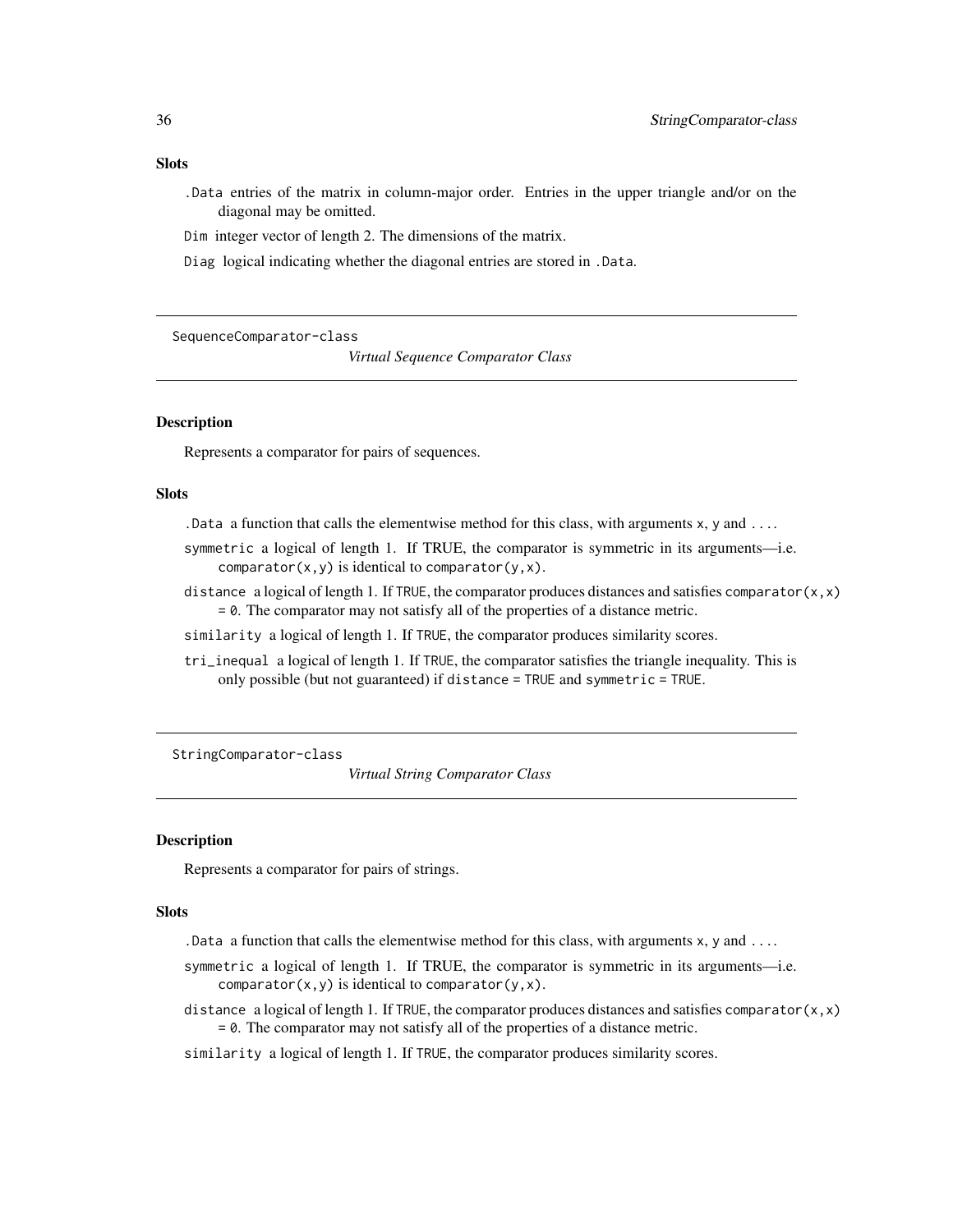#### <span id="page-36-0"></span>TokenComparator-class 37

- tri\_inequal a logical of length 1. If TRUE, the comparator satisfies the triangle inequality. This is only possible (but not guaranteed) if distance = TRUE and symmetric = TRUE.
- ignore\_case a logical of length 1. If TRUE, case is ignored when comparing strings. Defaults to FALSE.
- use\_bytes a logical of length 1. If TRUE, strings are compared byte-by-byte rather than characterby-character.

TokenComparator-class *Virtual Token Comparator Class*

#### Description

Represents a comparator for pairs of token sequences.

#### **Slots**

. Data a function that calls the elementwise method for this class, with arguments  $x, y$  and  $\dots$ 

- symmetric a logical of length 1. If TRUE, the comparator is symmetric in its arguments—i.e. comparator $(x, y)$  is identical to comparator $(y, x)$ .
- distance a logical of length 1. If TRUE, the comparator produces distances and satisfies comparator $(x, x)$ = 0. The comparator may not satisfy all of the properties of a distance metric.
- similarity a logical of length 1. If TRUE, the comparator produces similarity scores.
- tri\_inequal a logical of length 1. If TRUE, the comparator satisfies the triangle inequality. This is only possible (but not guaranteed) if distance = TRUE and symmetric = TRUE.
- ordered a logical of length 1. If TRUE, the comparator treats token sequences as ordered, otherwise they are treated as unordered.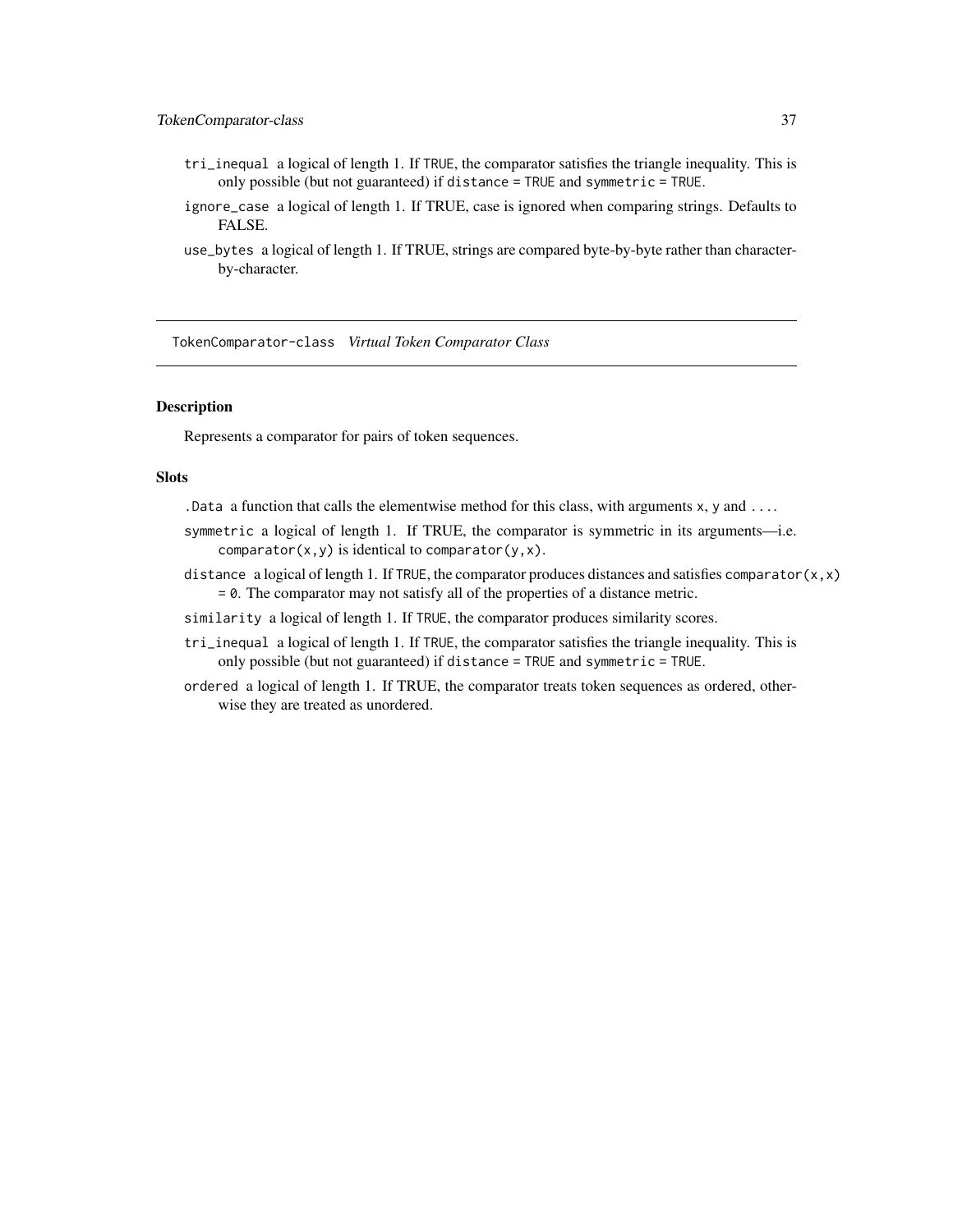# <span id="page-37-0"></span>**Index**

as.matrix,PairwiseMatrix-method *(*PairwiseMatrix-class*)*, [35](#page-34-0) as.PairwiseMatrix *(*PairwiseMatrix-class*)*, [35](#page-34-0) as.PairwiseMatrix,matrix-method *(*PairwiseMatrix-class*)*, [35](#page-34-0) base::mean, *[11](#page-10-0)* BinaryComp, [2](#page-1-0) Chebyshev, [3,](#page-2-0) *[9,](#page-8-0) [10](#page-9-0)*, *[26,](#page-25-0) [27](#page-26-0)*, *[34](#page-33-0)* Comparator, *[8](#page-7-0)*, *[33](#page-32-0)* Comparator-class, [4](#page-3-0) Constant, [4](#page-3-0) CppSeqComparator, *[8](#page-7-0)*, *[34](#page-33-0)* CppSeqComparator-class, [5](#page-4-0) DamerauLevenshtein, [5,](#page-4-0) *[14](#page-13-0)*, *[22](#page-21-0)*, *[24](#page-23-0)*, *[31](#page-30-0)* elementwise, [7](#page-6-0) elementwise,Chebyshev,matrix,matrix-method *(*elementwise*)*, [7](#page-6-0) elementwise,CppSeqComparator,list,list-method Minkowski, *[3](#page-2-0)*, *[10](#page-9-0)*, *[26](#page-25-0)*, [26,](#page-25-0) *[34](#page-33-0) (*elementwise*)*, [7](#page-6-0) elementwise,FuzzyTokenSet,list,list-method *(*elementwise*)*, [7](#page-6-0) elementwise,InVocabulary,vector,vector-method NumericComparator-class, [29](#page-28-0) *(*elementwise*)*, [7](#page-6-0) elementwise,Lookup,vector,vector-method *(*elementwise*)*, [7](#page-6-0) elementwise,Minkowski,matrix,matrix-method *(*pairwise*)*, [32](#page-31-0) elementwise,MongeElkan,list,list-method *(*elementwise*)*, [7](#page-6-0) elementwise,NumericComparator,matrix,vector-m**ethod**ise,Comparator,ANY,missing-method *(*elementwise*)*, [7](#page-6-0) elementwise,NumericComparator,vector,matrix-m**painow**ise,CppSeqComparator,list,list-method *(*elementwise*)*, [7](#page-6-0) elementwise,NumericComparator,vector,vector-m**painow**ise,CppSeqComparator,list,NULL-method *(*elementwise*)*, [7](#page-6-0) elementwise, StringComparator, vector, vector-method *(*elementwise*)*, [7](#page-6-0) Euclidean, *[3](#page-2-0)*, [9,](#page-8-0) *[26,](#page-25-0) [27](#page-26-0)* FuzzyTokenSet, *[9](#page-8-0)*, [10,](#page-9-0) *[34](#page-33-0)* gmean, [12,](#page-11-0) *[15](#page-14-0)* Hamming, *[7](#page-6-0)*, [13,](#page-12-0) *[22](#page-21-0)*, *[24](#page-23-0)*, *[31](#page-30-0)* hmean, *[13](#page-12-0)*, [14,](#page-13-0) *[27](#page-26-0)* InVocabulary, *[9](#page-8-0)*, [15,](#page-14-0) *[34](#page-33-0)* Jaro, [17,](#page-16-0) *[18](#page-17-0)[–20](#page-19-0)* JaroWinkler, *[18](#page-17-0)*, [18](#page-17-0) LCS, *[7](#page-6-0)*, *[14](#page-13-0)*, [20,](#page-19-0) *[24](#page-23-0)*, *[31](#page-30-0)* Levenshtein, *[6,](#page-5-0) [7](#page-6-0)*, *[11](#page-10-0)*, *[14](#page-13-0)*, *[22](#page-21-0)*, [22,](#page-21-0) *[27](#page-26-0)*, *[31](#page-30-0)* Lookup, *[9](#page-8-0)*, [24,](#page-23-0) *[34](#page-33-0)* Manhattan, *[3](#page-2-0)*, *[10](#page-9-0)*, [25,](#page-24-0) *[27](#page-26-0)* matrix, *[33](#page-32-0)*, *[35](#page-34-0)* mean, *[13](#page-12-0)*, *[15](#page-14-0)*, *[27](#page-26-0)* MongeElkan, *[9](#page-8-0)*, *[11](#page-10-0)*, [27,](#page-26-0) *[34](#page-33-0)* NumericComparator, *[3,](#page-2-0) [4](#page-3-0)*, *[8,](#page-7-0) [9](#page-8-0)*, *[27](#page-26-0)*, *[34](#page-33-0)* OSA, *[7](#page-6-0)*, *[14](#page-13-0)*, *[22](#page-21-0)*, *[24](#page-23-0)*, [29](#page-28-0) pairwise, [32](#page-31-0) pairwise,Chebyshev,matrix,matrix-method *(*pairwise*)*, [32](#page-31-0) pairwise,Chebyshev,matrix,NULL-method *(*pairwise*)*, [32](#page-31-0) *(*pairwise*)*, [32](#page-31-0) *(*pairwise*)*, [32](#page-31-0) *(*pairwise*)*, [32](#page-31-0)